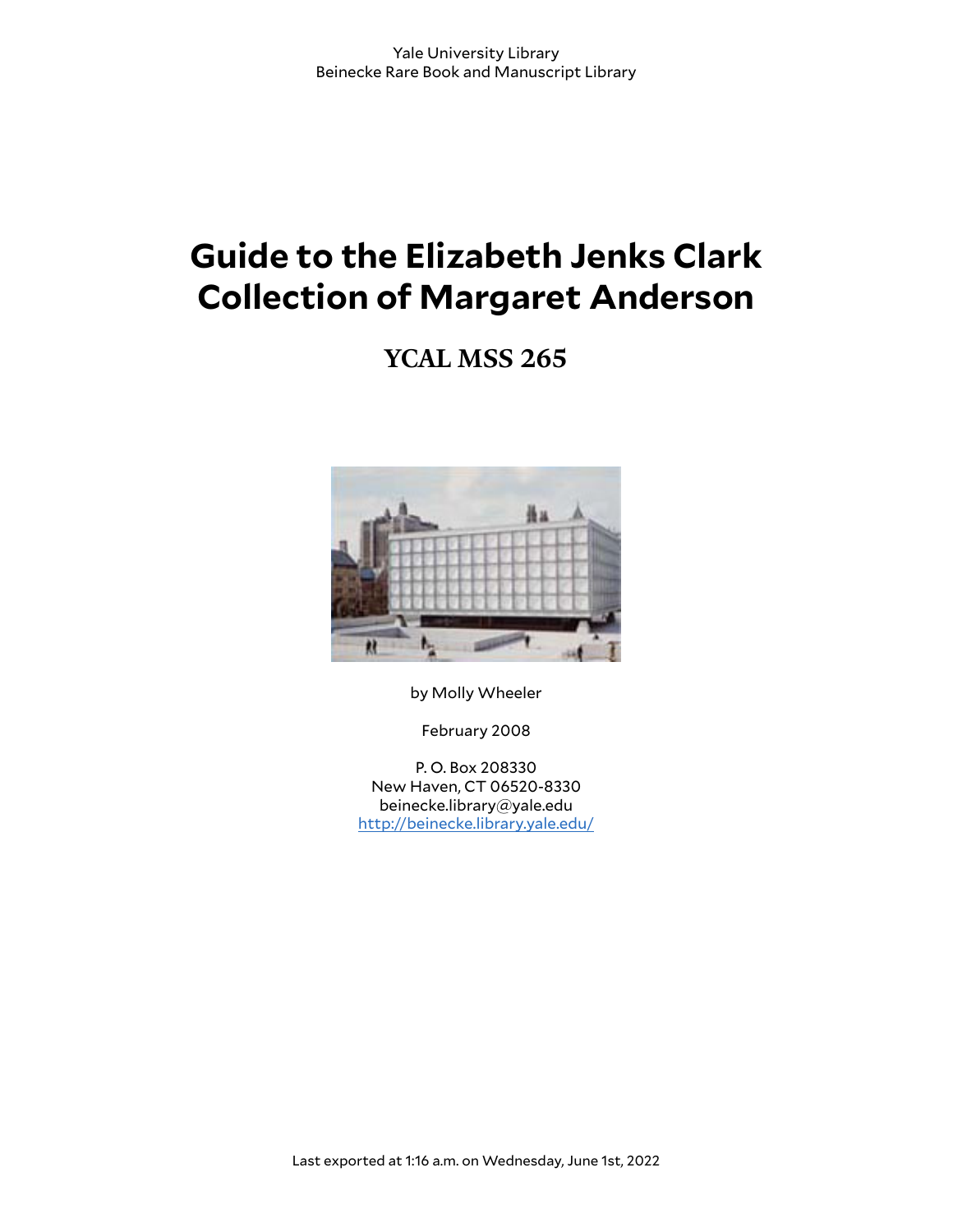## **Table of Contents**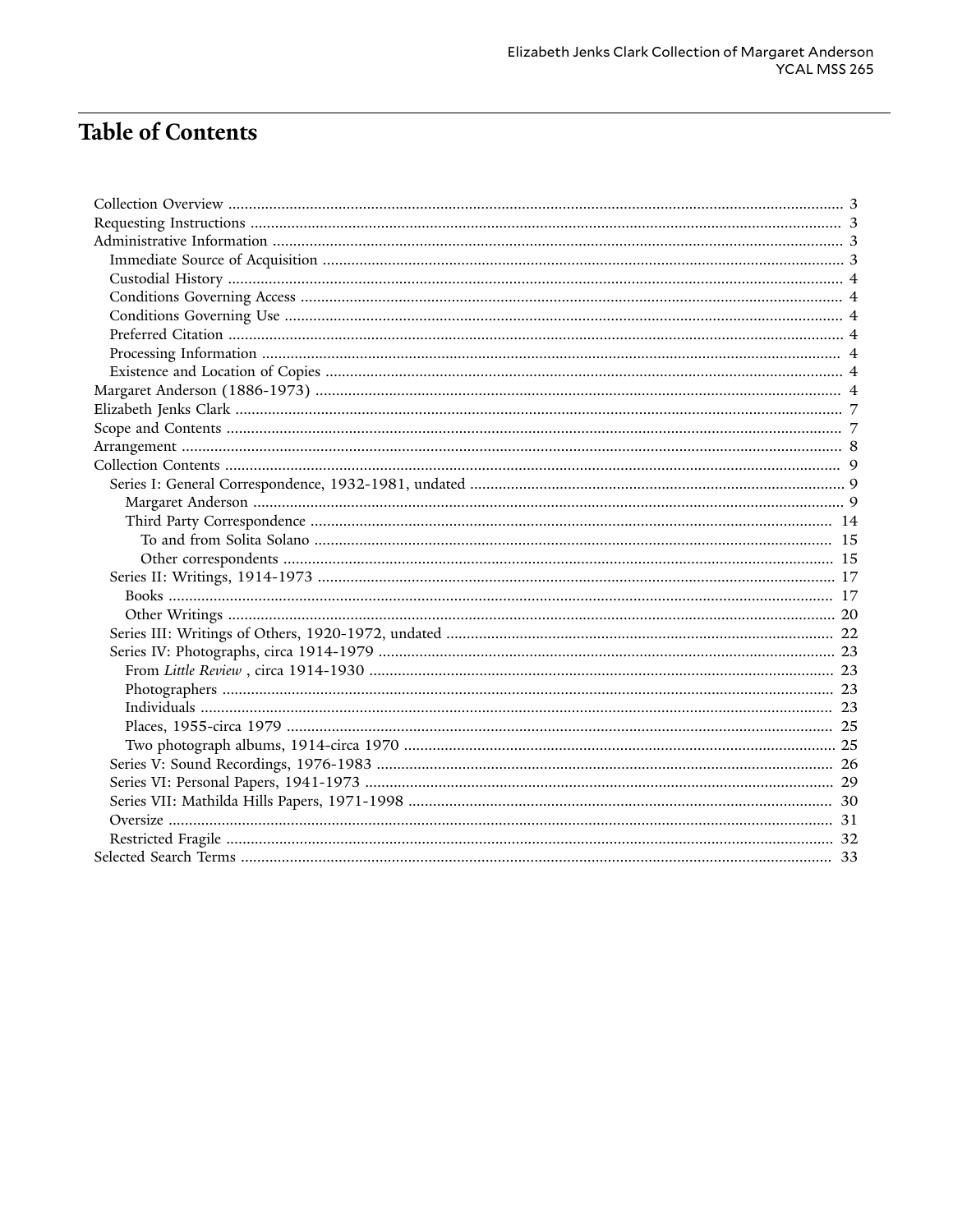### <span id="page-2-0"></span>**Collection Overview**

|                                                    | <b>REPOSITORY:</b> Beinecke Rare Book and Manuscript Library<br>P.O. Box 208330<br>New Haven, CT 06520-8330<br>beinecke.library@yale.edu<br>http://beinecke.library.yale.edu/                                                                                                                                                                                                                                                                                                                                                                       |
|----------------------------------------------------|-----------------------------------------------------------------------------------------------------------------------------------------------------------------------------------------------------------------------------------------------------------------------------------------------------------------------------------------------------------------------------------------------------------------------------------------------------------------------------------------------------------------------------------------------------|
| <b>CALL NUMBER: YCAL MSS 265</b>                   |                                                                                                                                                                                                                                                                                                                                                                                                                                                                                                                                                     |
|                                                    | CREATOR: Anderson, Margaret C., 1886-1973                                                                                                                                                                                                                                                                                                                                                                                                                                                                                                           |
|                                                    | <b>TITLE:</b> Elizabeth Jenks Clark Collection of Margaret Anderson                                                                                                                                                                                                                                                                                                                                                                                                                                                                                 |
|                                                    | <b>DATES: 1914-1998</b>                                                                                                                                                                                                                                                                                                                                                                                                                                                                                                                             |
| <b>BULK DATES: 1945-1973</b>                       |                                                                                                                                                                                                                                                                                                                                                                                                                                                                                                                                                     |
| PHYSICAL DESCRIPTION: 17.31 linear feet (31 boxes) |                                                                                                                                                                                                                                                                                                                                                                                                                                                                                                                                                     |
|                                                    | <b>LANGUAGE:</b> Materials in English and French.                                                                                                                                                                                                                                                                                                                                                                                                                                                                                                   |
|                                                    | <b>SUMMARY:</b> The Elizabeth Jenks Clark Collection of Margaret Anderson contains<br>correspondence, writings, photographs, sound recordings, and other papers<br>of and concerning writer and editor Margaret Anderson. The material<br>documents Anderson's life, work and personal relationships with many<br>noted writers, poets, artists, photographers and performers of the twentieth<br>century, including her close friendships with sculptor Elizabeth Jenks Clark<br>and writer Solita Solano. The papers span the years 1886 to 1998. |
|                                                    | <b>ONLINE FINDING AID:</b> To cite or bookmark this finding aid, please use the following link: https://<br>hdl.handle.net/10079/fa/beinecke.andersonm                                                                                                                                                                                                                                                                                                                                                                                              |

### <span id="page-2-1"></span>**Requesting Instructions**

To request items from this collection for use in the Beinecke Library reading room, please use the request links in the HTML version of this finding aid, available at [https://hdl.handle.net/10079/fa/](https://hdl.handle.net/10079/fa/beinecke.andersonm) [beinecke.andersonm.](https://hdl.handle.net/10079/fa/beinecke.andersonm)

To order reproductions from this collection, please send an email with the call number, box number(s), and folder number(s) to [beinecke.images@yale.edu.](mailto:beinecke.images@yale.edu)

Key to the container abbreviations used in the PDF finding aid:

- b. box<br>f. fold
- folder
- **iffulli** item barcode

### <span id="page-2-2"></span>**Administrative Information**

### <span id="page-2-3"></span>**Immediate Source of Acquisition**

Purchased from Mathilda M. Hills on the Eugene G. O'Neill Memorial Fund, 2004. Gift of Mathilda M. Hills, 2004 and 2006.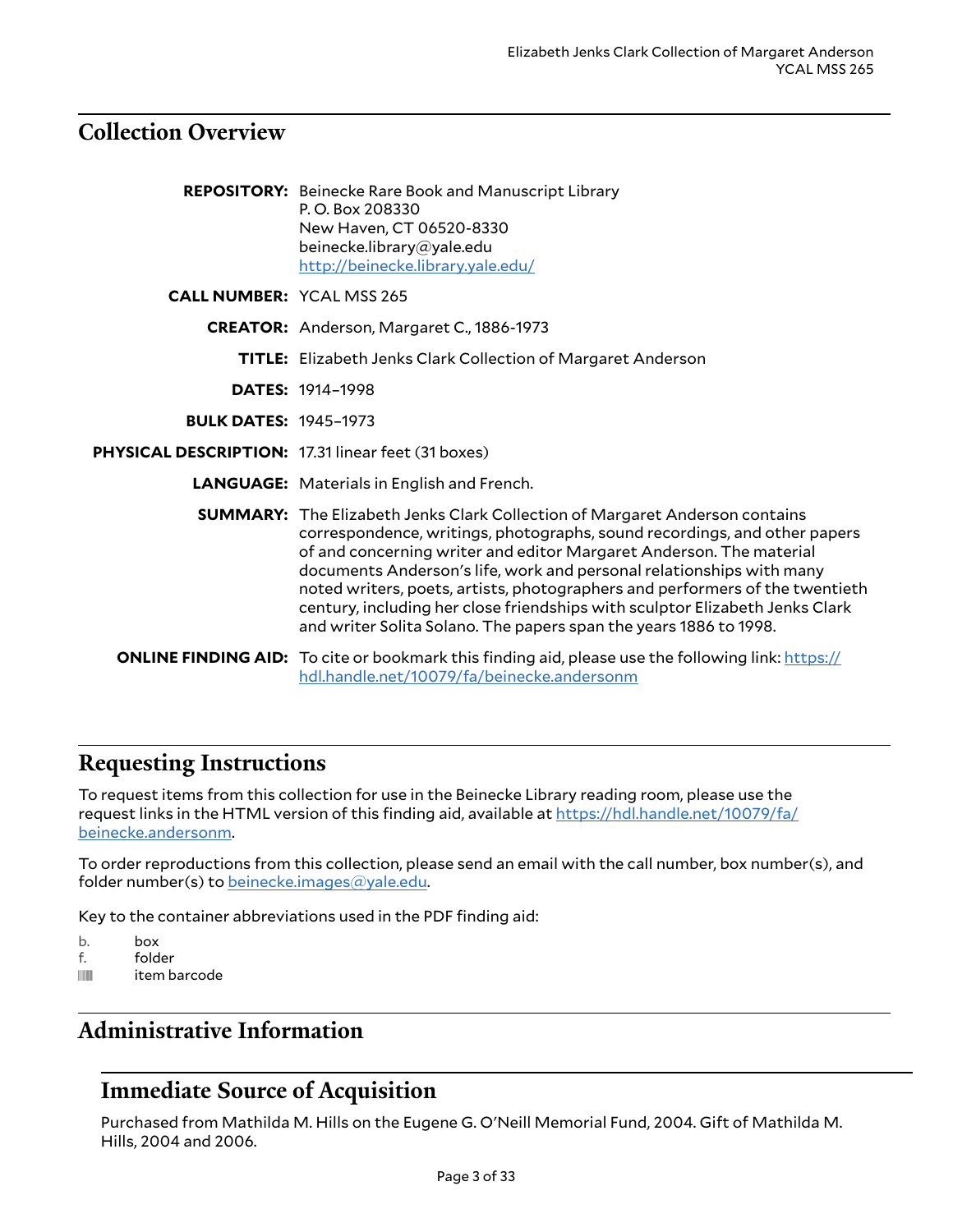### <span id="page-3-0"></span>**Custodial History**

Elizabeth Jenks Clark collection of Margaret Anderson contains material of mixed provenance. After Anderson's death, Elizabeth Jenks Clark and Solita Solano inherited her papers. Following the death of Solano, Clark lived with Mathilda Hills, who inherited Anderson's and Clark's papers when Clark died.

### <span id="page-3-1"></span>**Conditions Governing Access**

The materials are open for research.

Boxes 23-24 (audiocassettes): Restricted fragile. Reference copies may be requested. Consult Access Services for further information.

â€i3 Boxes 30 and 32: â€ia Restricted fragile material. Reference surrogates have been substituted in the main files. For further information consult Access Services. Preservation photocopies and photographic prints for reference use have been substituted in the main files.

### <span id="page-3-2"></span>**Conditions Governing Use**

The Elizabeth Jenks Clark Collection of Margaret Anderson is the physical property of the Beinecke Rare Book and Manuscript Library, Yale University. Literary rights, including copyright, belong to the authors or their legal heirs and assigns. For further information, consult the appropriate curator.

### <span id="page-3-3"></span>**Preferred Citation**

The Elizabeth Jenks Clark Collection of Margaret Anderson. Yale Collection of American Literature, Beinecke Rare Book and Manuscript Library.

### <span id="page-3-4"></span>**Processing Information**

Mathilda Hills provided biographical information about Elizabeth Jenks Clark and Margaret Anderson.

Box 31 is unused. Original audiocassettes are now housed in Boxes 23-24. Restricted fragile material.

### <span id="page-3-5"></span>**Existence and Location of Copies**

Microfilm service copy (film number 2750) is available for Series II. Writings, *The Unknowable Gurdjieff*, Solita Solano, notes on Georges Ivanovitch Gurdjieff; and Other notes.

### <span id="page-3-6"></span>**Margaret Anderson (1886-1973)**

Margaret Anderson was born November 24, 1886 in Indianapolis, Indiana to Arthur Aubrey Anderson and Jessie Shortridge Anderson. The eldest of three daughters, she attended high school in Anderson, Indiana and attended a two-year junior preparatory class at Western College for Women in Oxford, Ohio. Increasingly drawn to music, Anderson left college to pursue a career as a pianist. In the fall of 1908, she left Indiana and moved to Chicago with her sister Lois, where she reviewed books for *The Continent* until she joined the staff of *The Dial*. By 1913 she was also a book critic for the *Chicago Evening Post*, which at that time shared a building with *The Dial*. According to Anderson, during that time she learned monotype, linotype and proofreading at *The Dial*. Bored at the *Chicago Evening Post*, she decided to edit her own magazine, giving it the title of *Little Review*. The *Little Review* was launched as a monthly publication in March of 1914. Anderson's main goal was to publish creative criticism.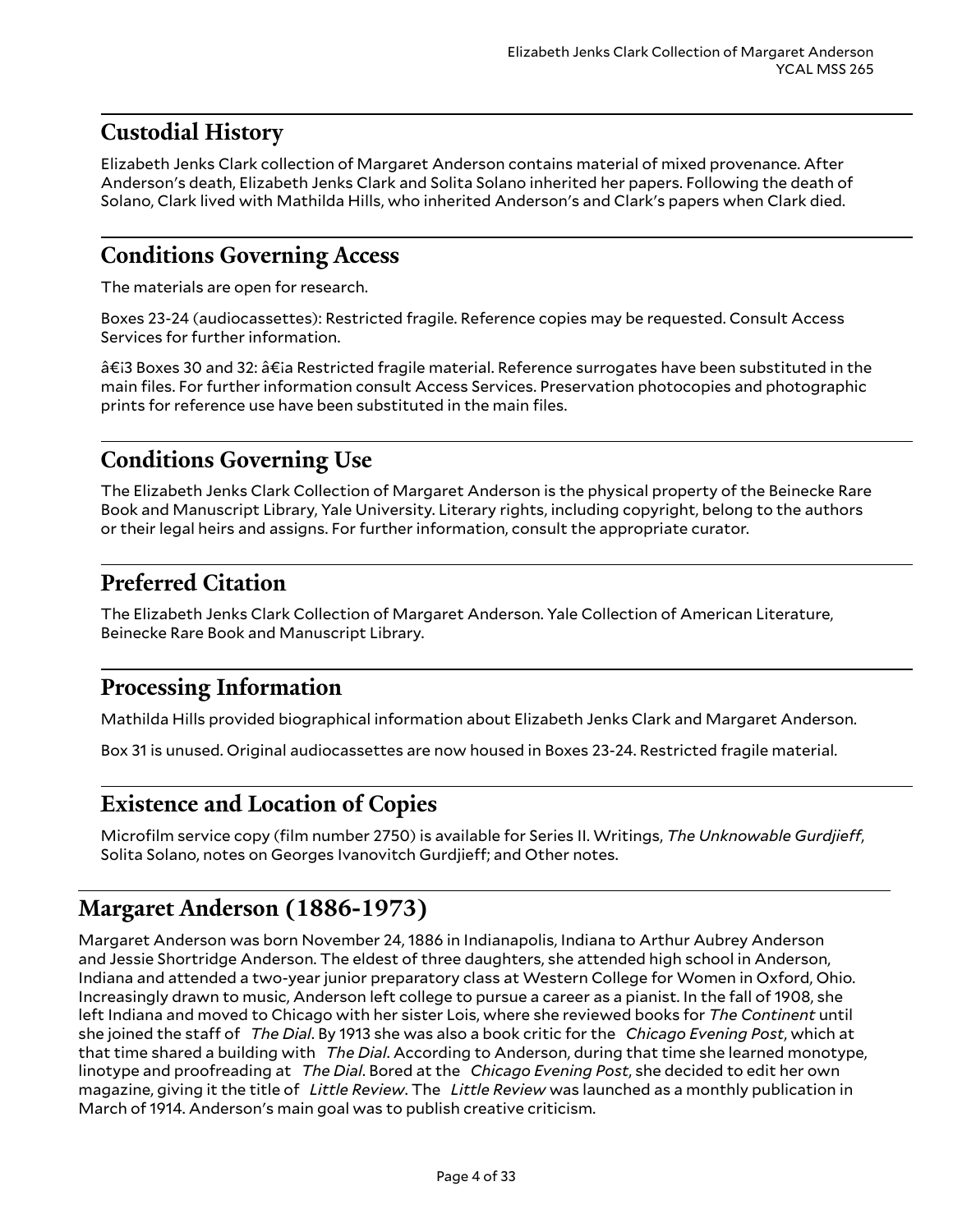In 1916, Margaret Anderson met Jane Heap. Heap was born in Topeka, Kansas and moved to Chicago to attend the Art Institute of Chicago, eventually becoming an art teacher at the Lewis Institute. Soon after the two women met, they fell in love and moved in together. Heap joined Anderson as co-editor of the *Little Review*, maintaining a low profile by using a number of pseudonyms, such as "R" and "Garnerin" and usually signing pieces just "jh," but she had an enormous influence. After briefly moving the magazine to Mill Valley, California, Anderson and Heap then moved it to New York City in 1917 with the help of critic Ezra Pound, who the same year started his two-year tenure as foreign editor of the *Little Review* in London. Pound's contribution to the magazine was profound since he had strong relationships with many European experimental writers, and he informed the direction of the magazine until its end. The *Little Review*'s opinion on current art and literature was influential and the magazine stated opinions frankly; in 1916 Anderson and Heap printed an issue entirely of blank pages, a statement on the quality of the current submissions. Total editorial control was important to Anderson and Heap: they were careful to not accept financial support in fear that the supporters' opinions would affect the content. In 1918, Pound sent parts of James Joyce's *Ulysses* to Anderson and Heap and the *Little Review*began publishing excerpts of the manuscript. In 1920, at half-way through the novel, the United States Post Office seized and burned issues of the magazine, charging it obscene. In 1921 a court convicted Anderson and Heap on obscenity charges and fined each woman fifty dollars. The trial garnered a great deal of publicity for all parties involved.

The*Little Review* then began a period of decline, Anderson turned over the editorship of the magazine to Heap in 1923 and moved to Paris. The *Little Review* began quarterly publication in 1923 due to diminishing funds, and by 1926 it was published sporadically until its suspension the same year. One final issue was published from Paris in 1929. By the time it was finished, the *Little Review* had published some of the most influential new writers in the English language, including T.S. Eliot, Hart Crane, Ernest Hemingway, Sherwood Anderson, Andre Breton, Jean Cocteau, Marcel Duchamp, Emma Goldman, Amy Lowell, Juan Gris, Fernand Leger, Remy de Gourmont, Wallace Stevens, Arthur Waley, and William Carlos Williams.

Anderson and Heap lived together for seven years, though their romantic relationship became strained. Anderson had an affair with Gladys Tilden, causing further turmoil between her and Heap. In 1923, Anderson met and fell in love with the French singer Georgette Leblanc, former companion and accompanist of Maurice Maeterlinck, and moved to Paris with Leblanc. Heap moved to Paris the same year and that summer Anderson's sister Lois Karinsky fell ill, prompting Heap and Anderson to co-adopt Anderson's nephews, Tom and Fritz Peters. In 1929, Anderson met and started an affair with Solita Solano, a poet and the partner of Janet Flanner. Anderson lived happily with Leblanc, whom Anderson considered to be her great love, and continued her affair with Solano for several years. Anderson wrote and studied piano in Le Cannet until Leblanc's death of cancer in 1941. Grief-stricken and seeking the solace of friends, Anderson boarded the *S.S. Drottningholm* for the United States. On board she met and fell in love with Dorothy Caruso, widow of the singer Enrico Caruso, who was also returning to the United States from France. Within days of arriving back in the Unites States, Anderson befriended Elizabeth Jenks Clark through Solano, who had returned and was living in the U.S. Clark and Solano became Anderson's closest friends and she corresponded with them almost daily until her death. Anderson and Caruso lived together in New York until Caruso's death in 1955. Clark and Solano moved to Orgeval, France, prompting Anderson, who was mourning the loss of Caruso, to return to Le Cannet. Anderson lived out the remainder of her years in Le Cannet, until she fell ill of emphysema in 1973 and entered the Clinique Beausoleil in Cannes. She died on October 19, 1973 of heart failure and was buried beside Georgette Leblanc in the Notre Dame des Agnes Cemetery.

The teachings of George Ivanovitch Gurdjieff played a profound role in Anderson's life. While in Paris, Anderson became close to Gurdjieff, an eastern philosopher and spiritual teacher who fled post-czarist Russia and whose philosophies promoted self-transformation through development and awakening. Anderson and Leblanc studied with him, focusing on his original teaching called The Fourth Way, which combined simultaneously focusing on body, mind and emotions to achieve higher levels of consciousness. From October 1935 through the summer of 1939, eight women studying with Gurdjieff comprised the core of a group of women known as The Rope: Margaret C. Anderson, Jane Heap, Georgette Leblanc, Solita Solano, Kathryn Hulme, Louise Davidson, Elizabeth Gordon, and Alice Rohrer. The Rope was most active from 1936 to 1938. Heap became a lifelong student and teacher of Gurdjieff's work, moving to London where she led Gurdjieff study groups until her death in 1964. Anderson remained a student of Gurdjieff's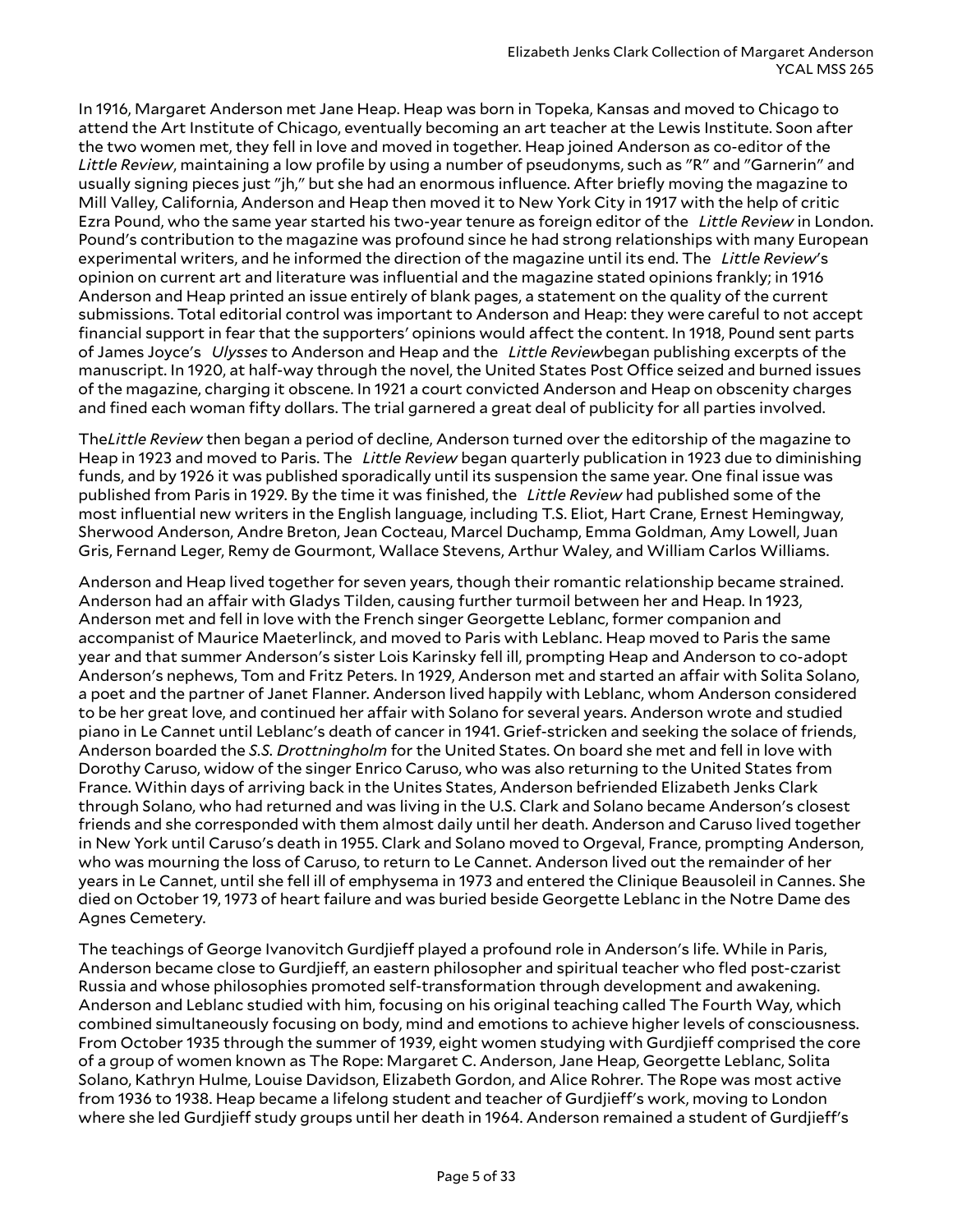until his death in October 1949, writing about him and his teachings in most of her books, most thoroughly in The Unknowable Gurdjieff, which she dedicated to Heap.

Over thirty-two years, Anderson published a three-volume autobiography: *My Thirty Years' War*, *The Fiery Fountains*, and *The Strange Necessity*. The final volume was dedicated to Solano, who served as a critic throughout the book's creation. In her last years in Le Cannet, she wrote her final book, part novel and part memoir, *Forbidden Fires*, which recounts her days with Georgette Leblanc and Jane Heap. The book was published in 1996 through the efforts of Mathilda Hills, a University of Rhode Island professor who lived with Elizabeth Jenks Clark and edited the manuscript.

#### **Chronology of Events in Margaret Anderson's Life**

| 1886      | o Born November 24 in Indianapolis, Indiana.                                                                                                                                                                                        |
|-----------|-------------------------------------------------------------------------------------------------------------------------------------------------------------------------------------------------------------------------------------|
| 1908      | o Moved to Chicago, reviewed books for The Continent, The Dial, and the Chicago<br><b>Evening Post</b>                                                                                                                              |
| 1914      | o In March, edited and published the first Little Review.                                                                                                                                                                           |
| 1916      | o Met Jane Heap.                                                                                                                                                                                                                    |
| 1917      | ○ Moved the Little Review to New York.                                                                                                                                                                                              |
| 1918      | ○ The Little Review began serially publishing James Joyce's Ulysses. Anderson met<br>Gladys Tilden.                                                                                                                                 |
| 1920      | $\circ$ The United State Post Office seized and burned issues of the magazine, charging<br>Anderson and Heap with obscenity.                                                                                                        |
| 1921      | ○ Convicted with Heap of obscenity.                                                                                                                                                                                                 |
| 1923      | o Attended lectures by George Ivanovitch Gurdjieff. Moved to Le Cannet.<br>o Moved to Paris with Leblanc.<br>⊙ Met Georgette Leblanc, ended her romantic relationship with Heap and turned<br>over editorship of the Little Review. |
| 1923      | o Heap moved to Paris. Heap and Anderson co-adopted Anderson's nephews.                                                                                                                                                             |
| 1926      | $\circ$ The Little Reviewsuspended publication.                                                                                                                                                                                     |
| 1929      | o Final issue of the Little Review published. Anderson met Solita Solano.                                                                                                                                                           |
| 1930      | o My Thirty Years' War published.                                                                                                                                                                                                   |
| 1932      | o Anderson and Leblanc lived temporarily in Vernet and began studies with<br>Gurdjieff in Paris.                                                                                                                                    |
| 1933      | o Anderson and Solano ended their affair.                                                                                                                                                                                           |
| 1935-1939 | $\circ$ The Rope was active.                                                                                                                                                                                                        |
| 1941      | $\circ$ Leblanc died.                                                                                                                                                                                                               |
| 1942      | o Anderson returned to the United States. Met Dorothy Caruso.                                                                                                                                                                       |
| 1949      | $\circ$ Gurdjieff died.                                                                                                                                                                                                             |
| 1951      | $\circ$ The Fiery Fountains published.                                                                                                                                                                                              |
| 1955      | o Caruso died.                                                                                                                                                                                                                      |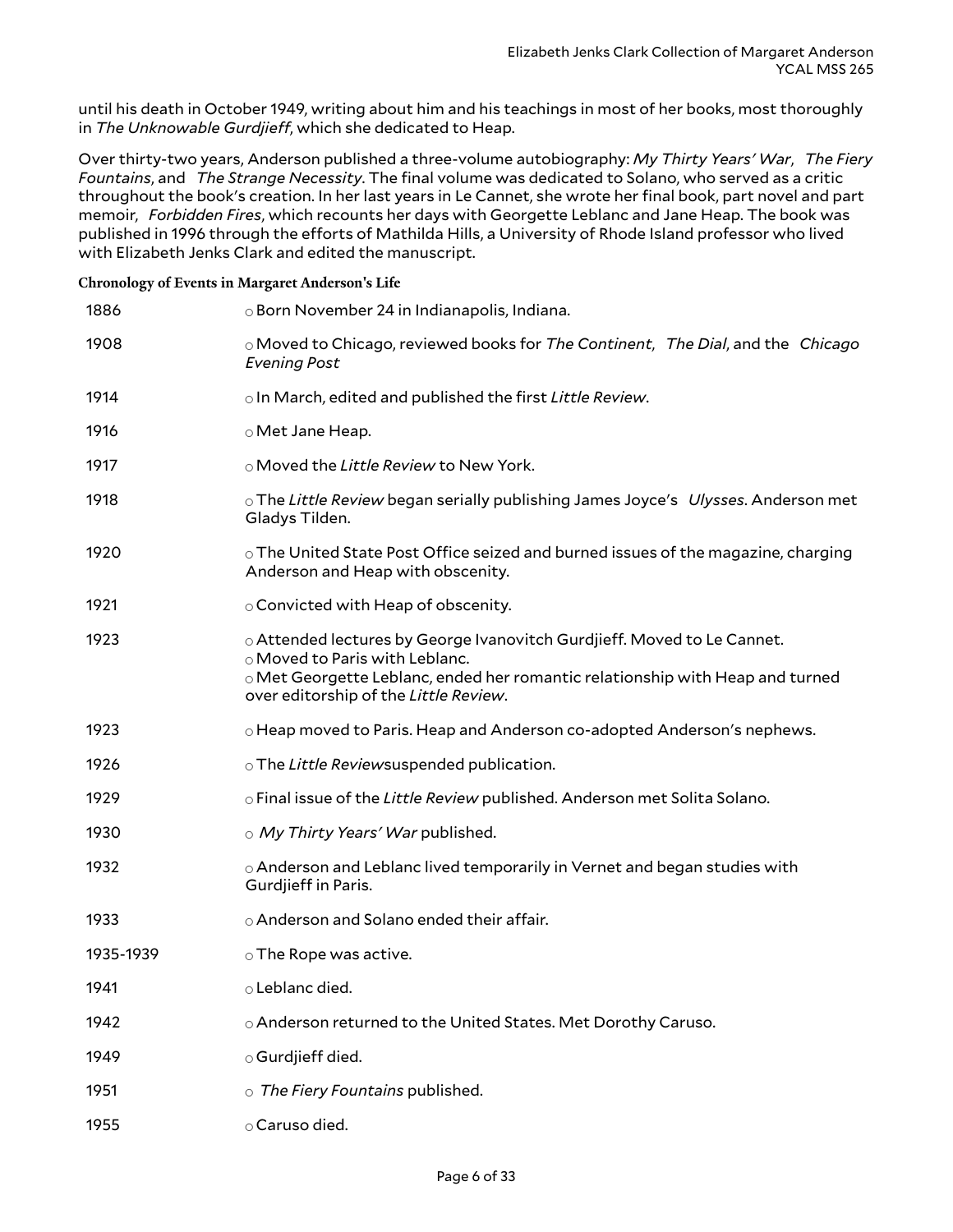| <b>Chronology of Events in Margaret Anderson's Life</b> |                                                                       |  |  |  |
|---------------------------------------------------------|-----------------------------------------------------------------------|--|--|--|
| 1959                                                    | ○ Anderson returned to Le Cannet.                                     |  |  |  |
| 1962                                                    | $\circ$ The Strange Necessity and The Unknowable Gurdjieff published. |  |  |  |
| 1964                                                    | $\circ$ Heap died.                                                    |  |  |  |
| 1973                                                    | $\circ$ October 19, Anderson died of heart failure in Cannes.         |  |  |  |
|                                                         |                                                                       |  |  |  |

### <span id="page-6-0"></span>**Elizabeth Jenks Clark**

Elizabeth Jenks Clark (1912-1989) was born Elizabeth Story Jenks in Narragansett, Rhode Island. During her childhood, the family lived in Mount Kemble, Morristown, New Jersey and spent their summers at Anawan Cliffs in Narragansett. Clark, known as "Lib" among family and friends, graduated from Miss Porter's School and completed her education in Paris. In 1928, she married Joseph P. Clark, a future two-term United States Senator, and together they had a son, Joseph Clark, Jr. She and her husband separated in 1931 and Elizabeth moved to Paris while the divorce was finalized. While in Paris, Clark sculpted a fish fountain for the town of Narragansett at the studio of sculptor Janet Scudder. For the rest of the 1930s Clark lived and sculpted in Philadelphia and New York City while she raised her son. In 1941, she joined the American Women's Voluntary Service (A.W.V.S.), for which she organized branches throughout the United States. While in New York City, Clark met and fell in love with a fellow member of the A.W.V.S., poet and editor Sarah Wilkinson, also known as Solita Solano. Solano, a poet and the partner of Janet Flanner, had recently repatriated from France. Though Clark and Solano would live together for the rest of Solano's life, Solano maintained a close bond with Flanner.

Through Solano, Clark met Margaret Anderson in New York City in July of 1942. Clark, Solano and Anderson would remain close and loyal friends until Anderson's death in 1973. After the war, Clark worked in New York City at the Fifth Avenue boutique Henri Bendel and at the fashion house of designer Mainbocher. In the late 1940s, she and Solano moved to Arizona and California to be near family and friends. When Clark's parents' health began to fail in the early 1950s, Clark and Solano moved to the Jenks family's Mount Kemble property and lived there until 1958, when the two women moved to Orgeval, France. Solano died in 1975 and was buried in Orgeval. Clark returned to live in the United States in November of 1976 and settled in Kingston, RI. From 1979 until her death from cancer in 1989, Clark shared her life with Mathilda Hills, a member of the English faculty at the University of Rhode Island. Mathilda Hills edited and made possible the publication of *Forbidden Fires*, Margaret Anderson's last book.

### <span id="page-6-1"></span>**Scope and Contents**

The Elizabeth Jenks Clark Collection of Margaret Anderson contains correspondence, writings, photographs, sound recordings, and other papers of writer and editor Margaret Anderson. The material documents Anderson's life, work, and personal relationships with many noted writers, poets, artists, photographers and performers of the twentieth century, in particular her romantic relationships with co-editor and writer Jane Heap, writer Solita Solano and close friendship with sculptor Elizabeth Jenks Clark. The papers span the entirety of Anderson's life, though the bulk of them document her personal and professional life after the *Little Review*. The papers are a unique resource on Anderson's personal life in France, including her friendship and studies with George Ivanovitch Gurdjieff and participation in The Rope. A portion of the papers also document publishing the *Little Review* and provide context for Anderson's role as founder and editor of the magazine.

Correspondence, writings and photographs comprise the bulk of the papers. Personal correspondence illuminates Anderson's close friendships, romantic relationships and professional pursuits. Letters between Anderson and her friends, namely Clark, Solano, Jane Heap, Dorothy Caruso, Georgette Leblanc, Janet Flanner, and Kathryn Hulme, reveal not only the deep love and friendship among the women but also capture the experience of their lesbian relationships through the middle of the twentieth century. Correspondence regarding Anderson's writings reveal her creative process and the criticism that she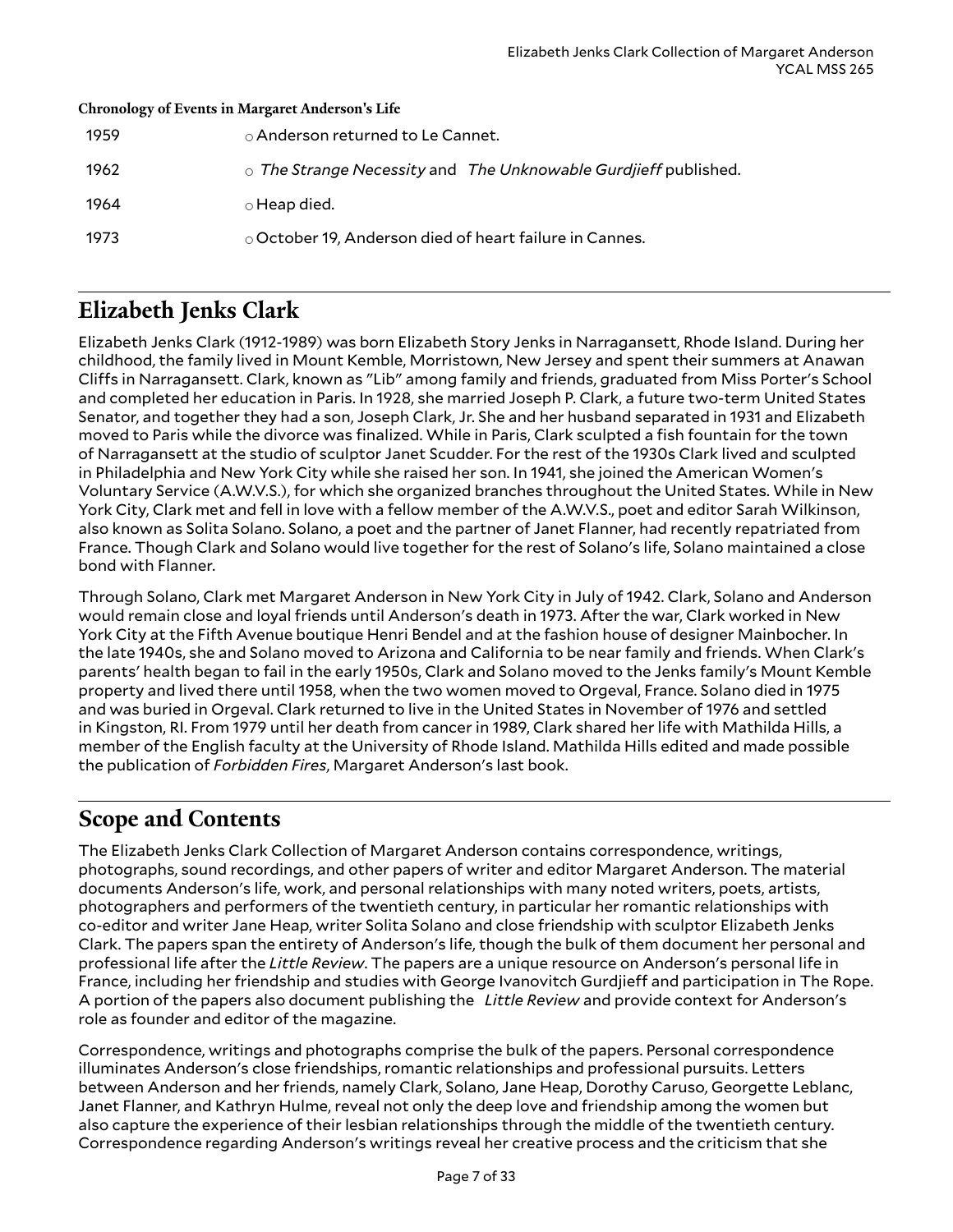sought and rejected from her friends, including publisher Coburn Britton. Correspondence is throughout the first and second series.

Anderson's writings include drafts for books and other writings and are heavily annotated, often including notes by Anderson and Solano, who acted as editor for much of her work. Photographs include portraits that appeared in the *Little Review* and snapshots of friends and family. Writings by others include poems by Solita Solano and Georgette Leblanc and a collection of humorous drawings by Leblanc. Also included is a draft of Anderson and Solano's English translation of Leblanc's memoir *Souvenirs: My Life with Maeterlinck*. Sound recordings include interviews with Anderson's family and friends. Anderson's personal papers and Mathilda Hill's research material on Anderson make up the smallest portion of the papers. Mathilda Hills's holograph notes describing Anderson's papers can be found throughout the collection.

### <span id="page-7-0"></span>**Arrangement**

The Elizabeth Jenks Clark Collection of Margaret Anderson is organized into seven series: General Correspondence, Writings, Writings of Others, Photographs, Sound Recordings, Personal Papers, and Mathilda Hills Papers.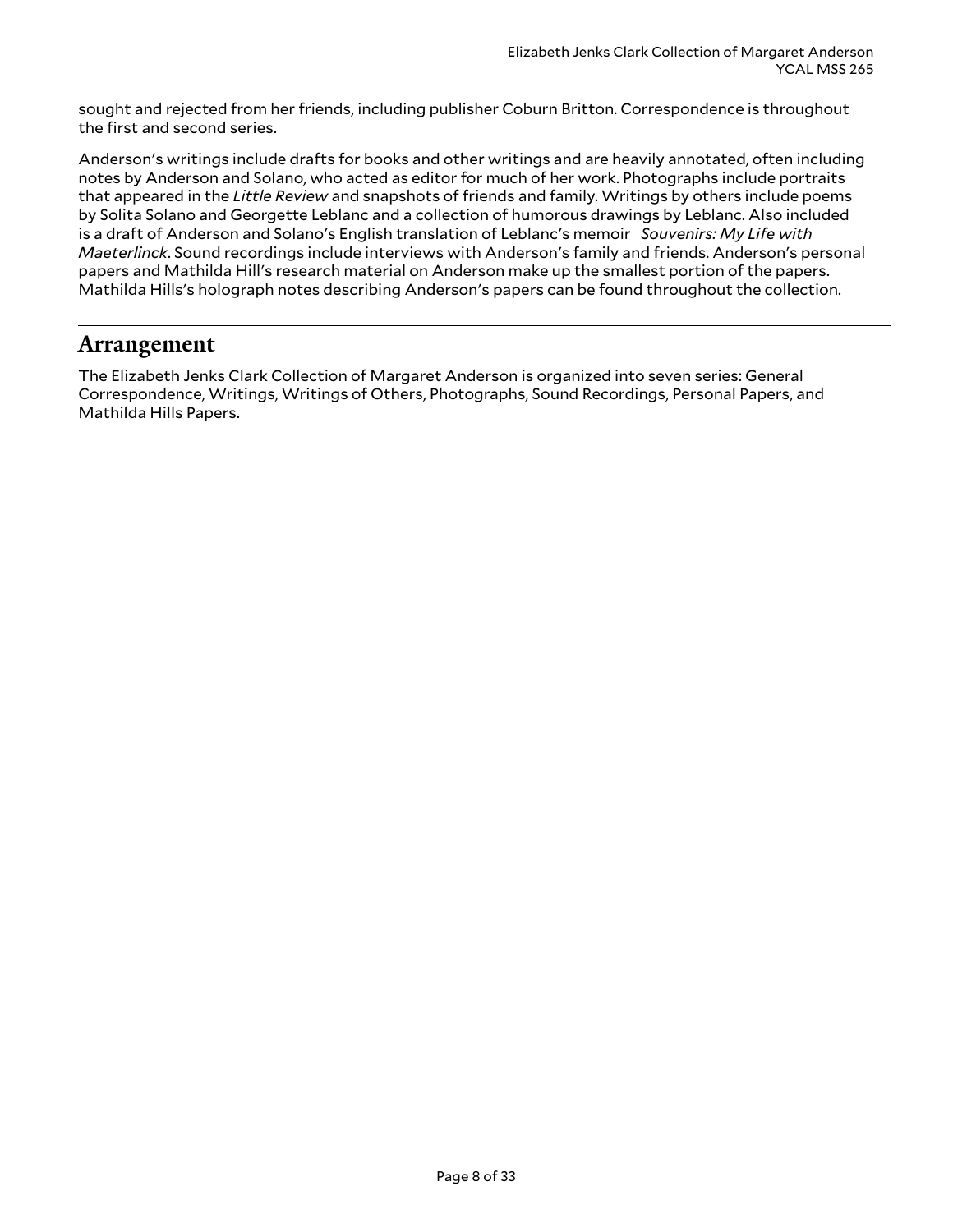### <span id="page-8-0"></span>**Collection Contents Series I: General Correspondence, 1932-1981, undated**

#### <span id="page-8-1"></span>*4.17 linear feet (10 boxes)*

Margaret Anderson Correspondence contains correspondence between Anderson and colleagues and friends. The letters discuss Anderson's personal life, her writings, and recollections of her work as editor of the Little Review and her studies with Georges Ivanovitch Gurdjieff. Interfiled among the correspondence are Anderson's letter drafts and notes.

There is extensive correspondence with Elizabeth Jenks Clark and Solita Solano. Until 1965, most letters were sent to Clark with an occasional letter to both. After 1965, nearly all letters are addressed to both women. These letters discuss Anderson's writings and their publication process and the personal life of Anderson and friends. Commonly, Anderson typed and then added holograph notes to the letter. Upon receipt, Clark and Solano would add holograph notes. Additional correspondence with Clark and Solano is in Series II, Writings.

Anderson's correspondence with Jane Heap documents their work together on the *Little Review*, their romantic relationship, and later their friendship and co-adoption of Anderson's nephews. Letters with Coburn Britton, the publisher of Anderson's three-volume autobiography, document Anderson's writing process and includes draft fragments.

Margaret Anderson's personal and professional life is also documented through her correspondence with prominent figures such as Emma Goldman, Kathryn Hulme, Edmund Wilson, Georgette Leblanc, Virgil Thomson, Maurice Maeterlinck, and Alice B. Toklas. Letters from Emma Goldman include an account of the death of Alexander "Sasha" Berkman. A letter to Jackie Porter is accompanied by Margaret Anderson's 1967 prepared but unused suicide note to friends.

Nicknames given to various friends by George Ivanovitch Gurdjieff are used among some correspondents: Anderson was Yakina; Kathryn Hulme was Krokodeel or Crocodile; Solita Solano was Kanari or Canary; and Alice Ruhrer was "Theen One" or Boa Constrictor. Nicknames not coined by Gurdjieff also appear throughout the correspondence: "Martie" is Anderson; "Tippy" is Josephine Plowsday; "Coby" is Coburn Britton; and Allen Tanner is "Narcisse."

Third Party Correspondence contains correspondence primarily to Elizabeth Jenks Clark, Mathilda Hills and Solita Solano and includes a small amount of correspondence to other individuals. Notable correspondents include T.S. Eliot, Gertrude Stein, Vera Nabokov, Sybille Bedford, Nancy Cunard, Daphne Fielding, Janet Flanner, Kathryn Hulme, and Moura Lympany.

Additional correspondence is located in Series II, Writings. Cross references have been provided between this series and Series II for all correspondence with Anderson. Cross references have not been provided for Elizabeth Jenks Clark and Solita Solano because of the volume of their correspondence throughout both series.

Series I, General Correspondence is organized into two subseries: Margaret Anderson Correspondence and Third Party Correspondence.

<span id="page-8-2"></span>Margaret Anderson

This subseries is arranged alphabetically by correspondent. A small amount of unidentified correspondence, notes and correspondence drafts, and correspondence regarding permission is filed at the end of the subseries.

b. 1, f. 1 Ambler, Hilton 1970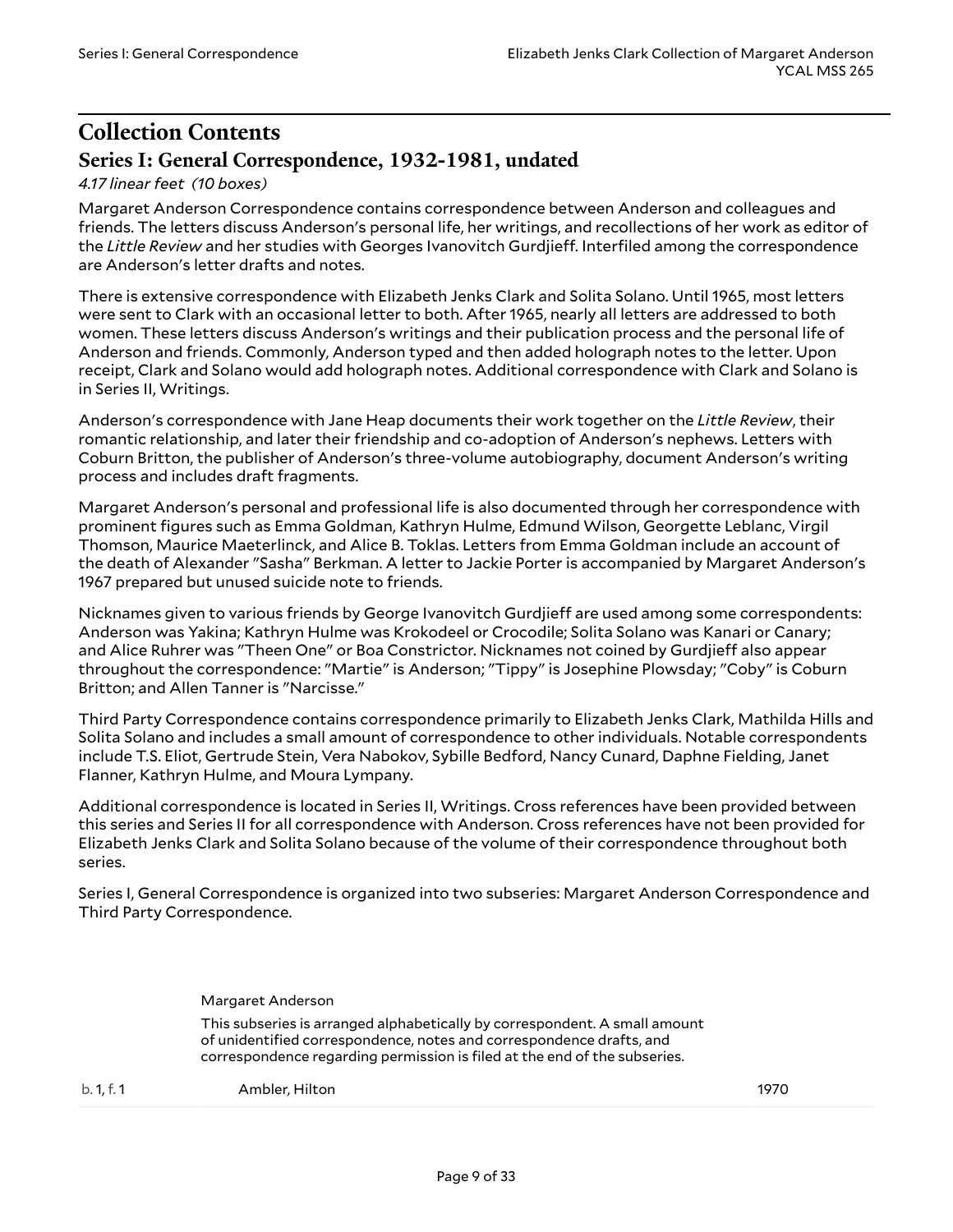<span id="page-9-1"></span><span id="page-9-0"></span>

| b. 1, f. 2     | Anderson Family<br>Includes letters from Lois Karinsky                                                                                             | 1959, undated           |
|----------------|----------------------------------------------------------------------------------------------------------------------------------------------------|-------------------------|
| b. 1, f. 3     | Aude, Odette                                                                                                                                       | 1957                    |
| b. 1, f. 4     | Barker, Bee                                                                                                                                        | 1973 April 27           |
| b. 1, f. 5     | Boda,                                                                                                                                              | 1973 February 8         |
| b. 1, f. 6     | <b>Boston University</b>                                                                                                                           | 1966-1971               |
| b. 1, f. 7     | Boyle, Kay<br>Includes photographs of Georges Ivanovitch Gurdjieff, Margaret Anderson,<br>and unidentified                                         | 1958-1959               |
| b. 1, f. 8     | Brialix, $\_\_\_\_\$                                                                                                                               | 1971                    |
| b. 1, f. 9-12  | Britton, Coburn<br>Includes draft fragments and letter to Janet Flanner from Anderson<br>See also: Britton, Coburn                                 | 1969-1971,<br>undated   |
| b. 1, f. 13    | Bryer, Jackson                                                                                                                                     | 1967-1968               |
| b. 1, f. 14    | Caruso, Dorothy                                                                                                                                    | 1947-1960               |
| b. 1, f. 15    | Caruso, Gloria<br>Includes her writings and "Little Poems of our Days"                                                                             | 1956                    |
| b. 1, f. 16    | Champcommunal, Elspeth                                                                                                                             | circa 1965              |
| b. 1, f. 17-18 | Clark, Elizabeth Jenks                                                                                                                             | 1956-1957,<br>1969-1973 |
| b. 1, f. 19-21 | Clark, Elizabeth Jenks; Solano, Solita<br>Includes letter from Luba Gurdjieff to Dorothy Caruso                                                    | 1958-1960               |
| b. 2, f. 22-37 | Clark, Elizabeth Jenks; Solano, Solita<br>Includes 1934 poems by Georgette Leblanc                                                                 | 1961-1966               |
| b. 3, f. 38-51 | Clark, Elizabeth Jenks; Solano, Solita                                                                                                             | 1966-1969               |
| b. 4, f. 52-61 | Clark, Elizabeth Jenks; Solano, Solita                                                                                                             | 1969-1971               |
| b. 5, f. 62-72 | Clark, Elizabeth Jenks; Solano, Solita<br>Includes photographs of Orgeval residence, writings and materials regarding<br>Margaret Anderson's death | 1971-1973               |
| b. 6, f. 73-74 | Clark, Elizabeth Jenks; Solano, Solita                                                                                                             | 1973, undated           |
| b. 6, f. 75    | Codman, Florence                                                                                                                                   | 1969, 1971              |
| b. 6, f. 76    | Dale, Ernest                                                                                                                                       | 1969 March 26           |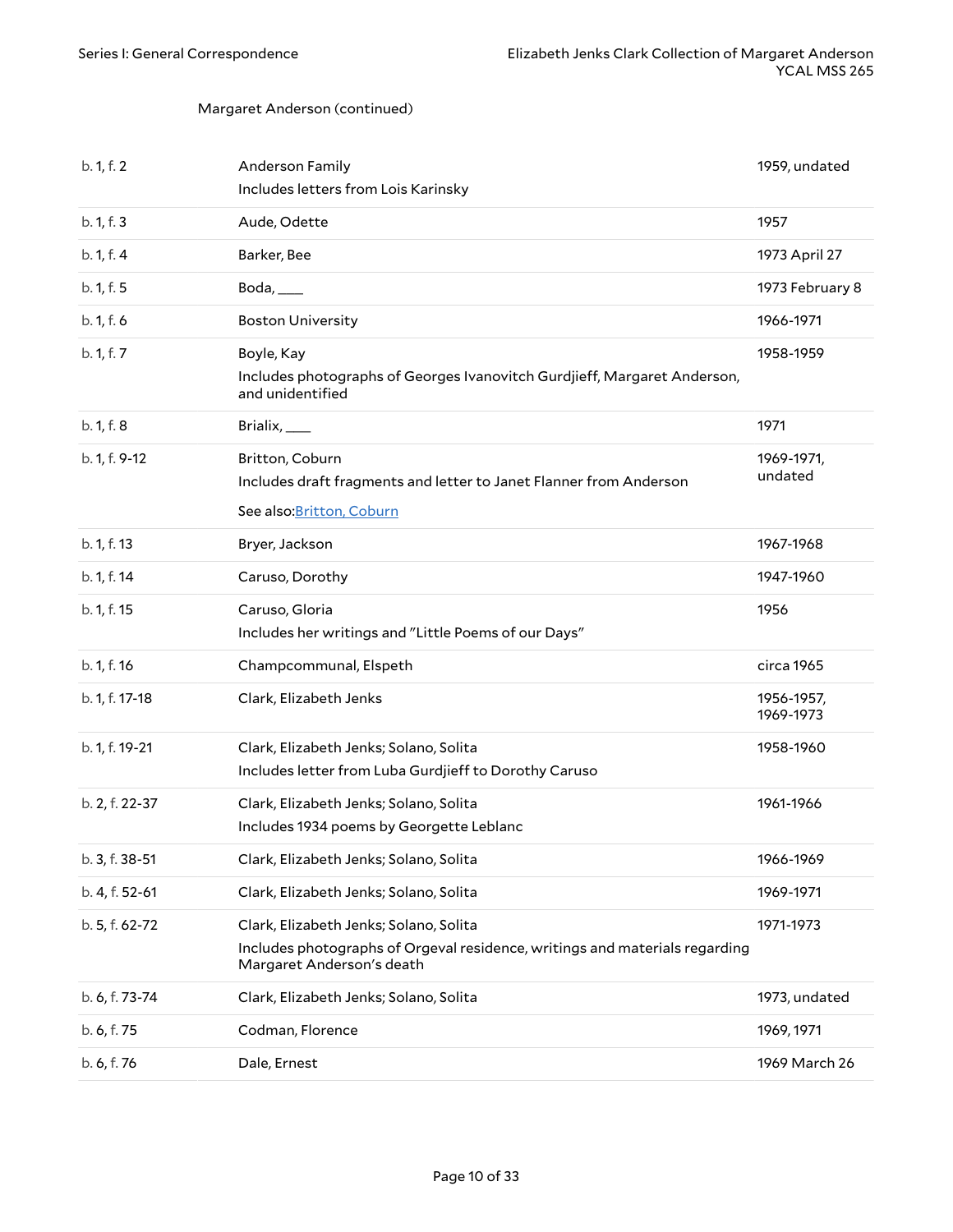<span id="page-10-0"></span>

| b. 7, f. 100<br>b. 7, f. 101 | Hulme, Kathryn<br>Hunter, Bruce                                                                                                                                                                                          | 1970<br>1969             |
|------------------------------|--------------------------------------------------------------------------------------------------------------------------------------------------------------------------------------------------------------------------|--------------------------|
|                              |                                                                                                                                                                                                                          |                          |
|                              |                                                                                                                                                                                                                          |                          |
| b. 7, f. 99                  | Huckle, Dorothea                                                                                                                                                                                                         | 1939                     |
| b. 7, f. 98                  | Houghton Library, Harvard University                                                                                                                                                                                     | 1967 October 23          |
| b. 7, f. 97                  | Herald-Tribune<br>Regards Love Story by Erich Segal and includes clippings                                                                                                                                               | 1970-1971                |
| b. 7, f. 96                  | Heitz, Helen                                                                                                                                                                                                             | circa 1974               |
|                              | letters are also addressed to Elspeth Champcommunal; includes letters from<br>Margaret Anderson to Solita Solano and from Solita Solano to Jane Heap.                                                                    |                          |
| b. 6, f. 88-95               | Heap, Jane<br>Includes photographs dated 1939; drawings of Margaret Anderson; some                                                                                                                                       | circa 1918-1944,<br>1958 |
| b. 6, f. 87                  | Hamilton, Charles                                                                                                                                                                                                        | 1967                     |
|                              | See: Boston University                                                                                                                                                                                                   |                          |
|                              | Gotlieb, Howard                                                                                                                                                                                                          |                          |
|                              | See: Steloff, Frances                                                                                                                                                                                                    |                          |
|                              | Letter of conveyance for carbons of Goldman's outgoing letters regarding<br>death of Alexander Berkman to John Foyse, Reginald Wright Kauffman of<br>the Washington Post, and unidentified recipient<br>Gotham Book Mart |                          |
| b. 6, f. 86                  | Goldman, Emma                                                                                                                                                                                                            | 1936                     |
|                              | Includes photograph of Gloria Goddard and Gladys Goddard                                                                                                                                                                 | 1971-1973                |
| b. 6, f. 85                  | Goddard, Gladys                                                                                                                                                                                                          | 1945-1948,               |
| b. 6, f. 84                  | Ford, Hugh                                                                                                                                                                                                               | 1967-1972                |
| b. 6, f. 83                  | Fielding, Daphne<br>See also: Fielding, Daphne                                                                                                                                                                           | 1970-1971,<br>undated    |
| b. 6, f. 82                  | Fetherling, Doug                                                                                                                                                                                                         | 1972 August 19           |
| b. 6, f. 81                  | Downs, Betty                                                                                                                                                                                                             | 1971 January 19          |
| b. 6, f. 80                  | de Salzmann, Jeanne                                                                                                                                                                                                      | 1951 January 3           |
| b. 6, f. 79                  | de Larroche, Alicia                                                                                                                                                                                                      | 1968                     |
| b. 6, f. 78                  | Davis, Betty Lou                                                                                                                                                                                                         | 1971, undated            |
|                              | Orgeval.<br>See also: Heap, Jane                                                                                                                                                                                         |                          |
|                              | Includes photograph of Margaret Anderson and unidentified person in                                                                                                                                                      |                          |
| b. 6, f. 77                  | Davidson, Louise                                                                                                                                                                                                         | 1940-1969                |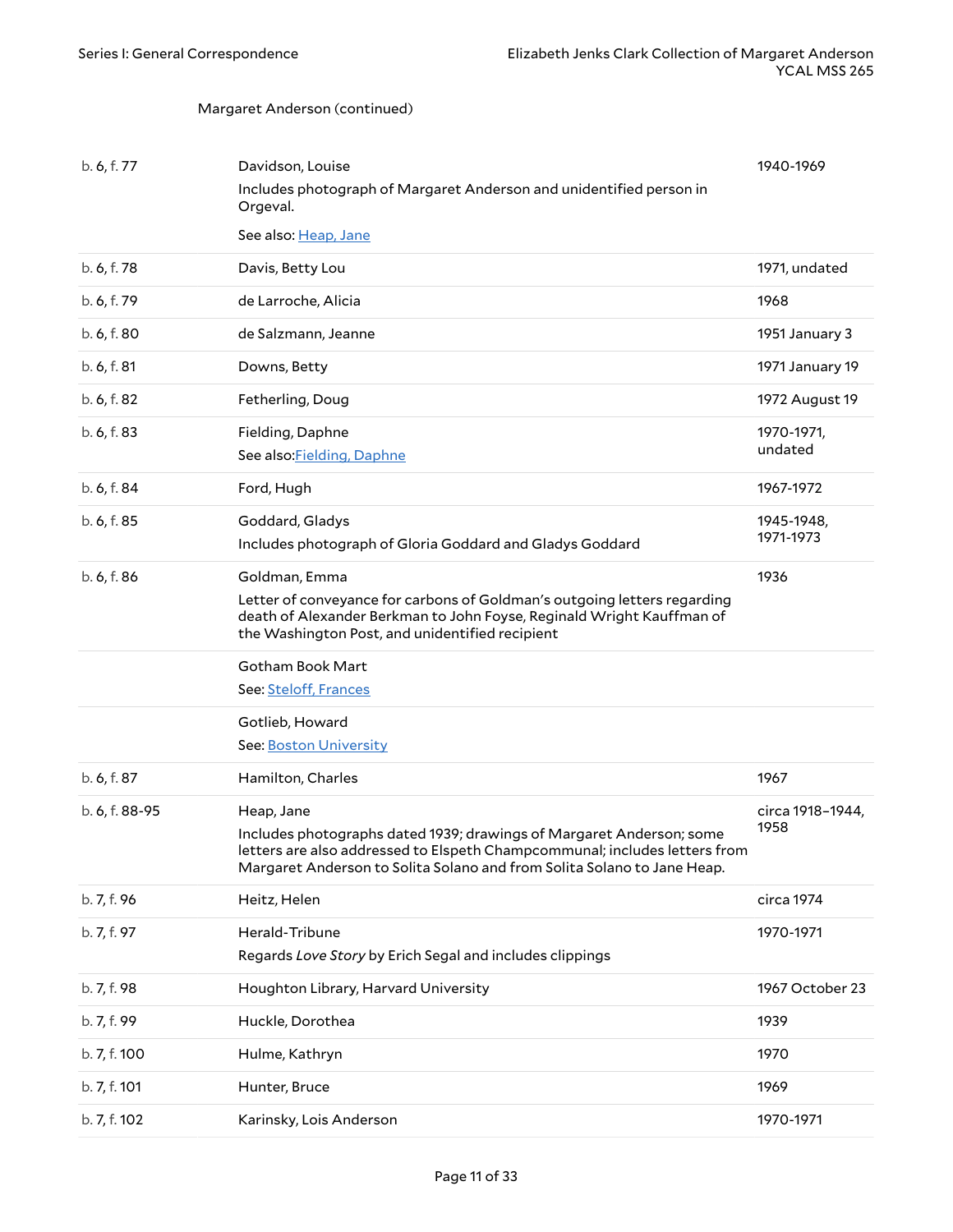| Karinsky, Mary                               |  |
|----------------------------------------------|--|
| See: Palmer, Jean Anderson and Mary Karinsky |  |

<span id="page-11-2"></span><span id="page-11-1"></span><span id="page-11-0"></span>

| b. 7, f. 103 | Kazin, Alfred                                                                                             | 1970, undated         |
|--------------|-----------------------------------------------------------------------------------------------------------|-----------------------|
| b. 7, f. 104 | Alfred A. Knopf, Inc.                                                                                     | 1949, 1961            |
| b. 7, f. 105 | Krakower, Diane                                                                                           | 1971-1972             |
| b. 7, f. 106 | [Kramer], Agnes                                                                                           | undated               |
| b. 7, f. 107 | Kramer, Dorothy<br>Includes itinerary, June-August 1973                                                   | 1973 September<br>28  |
| b. 7, f. 108 | Kramer, Kent                                                                                              | 1969 March 21         |
| b. 7, f. 109 | Landaner, Madeleine                                                                                       | 1973                  |
| b. 7, f. 110 | Lank, Thomas                                                                                              | 1970 August 28        |
|              | Lauterstein and Lauterstein<br>See: Modjesha, Marylka                                                     |                       |
| b. 7, f. 111 | Leblanc, Georgette<br>Includes Georgette Leblanc's will and letters from Leblanc to Josephine<br>Plowsday | 1939-1942,<br>undated |
|              | See also: Plowsday, Josephine ("Tippy")                                                                   |                       |
| b. 7, f. 112 | Levesque, Angèle                                                                                          | circa 1955            |
| b. 7, f. 113 | Lympany, Moura                                                                                            | 1964-1971             |
| b. 7, f. 114 | Maeterlinck, Maurice<br>Translation by Jackie Porter                                                      | undated               |
| b. 7, f. 115 | Martin, Jean-Claude                                                                                       | 1967 August 15        |
| b. 7, f. 116 | Matthews, Donna                                                                                           | 1971 January 26       |
| b. 7, f. 117 | Mintz, Steven                                                                                             | 1972 October 31       |
|              | Murphy, Noël Haskins<br>See: Murphy, Noël Haskins                                                         | undated               |
|              | New York Times Company<br>See: Lank, Thomas                                                               |                       |
| b. 7, f. 118 | New Yorker                                                                                                | 1971 July 17          |
| b. 7, f. 119 | Palmer, Jean Anderson and Mary Karinsky                                                                   | 1972                  |
| b. 7, f. 120 | Peters, Fritz                                                                                             | 1966, 1968            |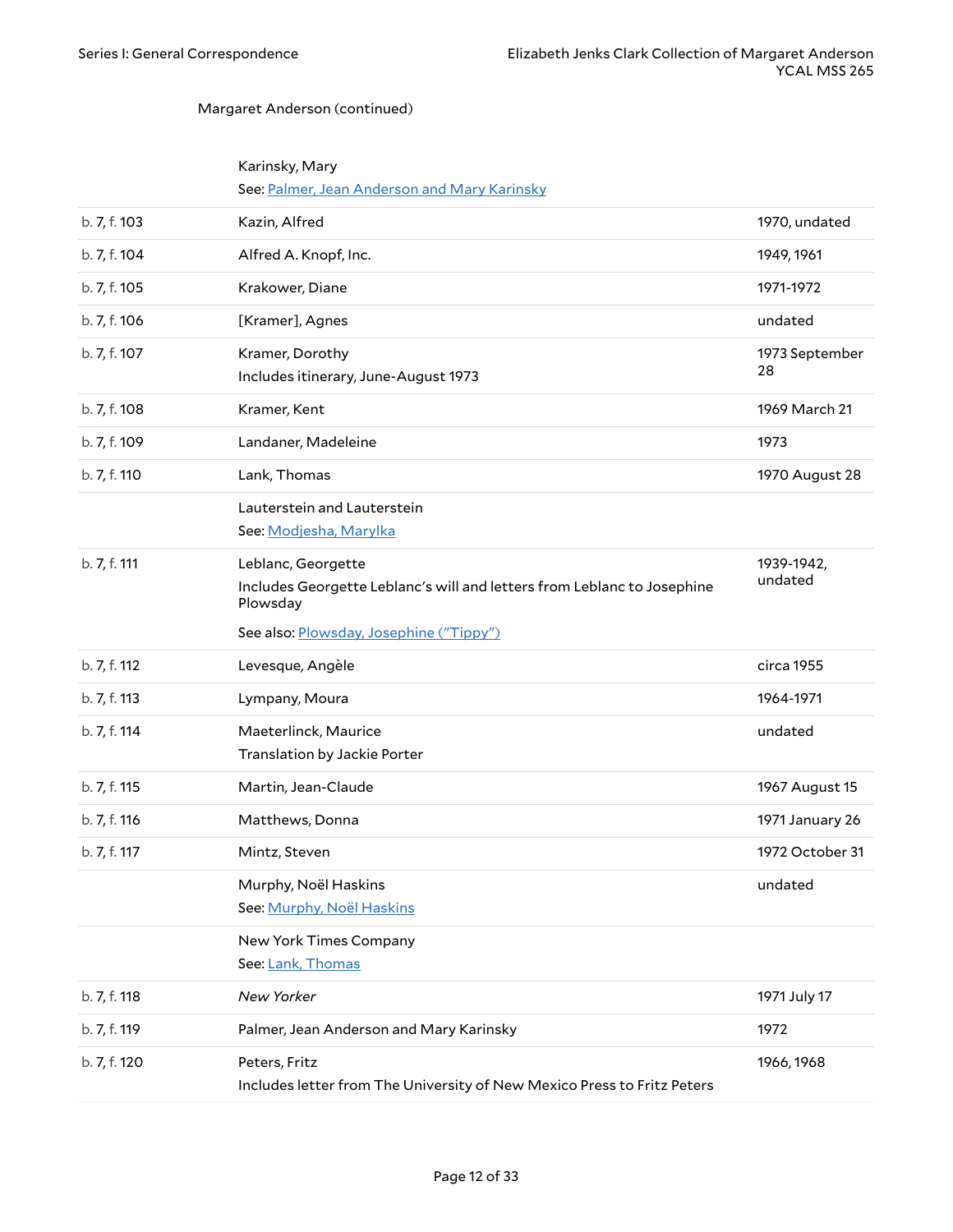<span id="page-12-2"></span><span id="page-12-1"></span><span id="page-12-0"></span>

| b. 7, f. 121     | Plowsday, Josephine ("Tippy")<br>See also:Leblanc, Georgette                                                         | 1931-1940, circa<br>1958      |
|------------------|----------------------------------------------------------------------------------------------------------------------|-------------------------------|
| b. 7, f. 122     | Porter, Jackie                                                                                                       | after 1970                    |
| b. 7, f. 123     | Powell, ____                                                                                                         | 1971 December 8               |
|                  | <b>Random House</b><br>See: Rothenberg, Jerome                                                                       |                               |
| b. 7, f. 124     | Read, Ivan                                                                                                           | 1968 November<br>13           |
| b. 7, f. 125     | Reynolds, Florence                                                                                                   | 1942                          |
| b. 7, f. 126     | Rock, Yvan                                                                                                           | 1961-1971                     |
| b. 7, f. 127     | Rothenberg, Jerome                                                                                                   | 1972, undated                 |
| b. 7, f. 128     | Sarason, Bertram                                                                                                     | 1971                          |
| b. 7, f. 129     | Schonberg, Harold                                                                                                    | 1970                          |
| b. 7, f. 130     | Selley, Margaret                                                                                                     |                               |
| b. 7, f. 131-132 | Siegal, George and Lillian                                                                                           | 1956, 1970-1973,<br>undated,  |
| b. 7, f. 133     | Solano, Solita<br>See also: Clark, Elizabeth Jenks; Solano, Solita<br>Includes notes on editing My Thirty Year's War | before 1930-<br>1973, undated |
| b. 7, f. 134     | Steloff, Frances                                                                                                     | 1956 July                     |
| b. 7, f. 135     | [Stirling], Monica                                                                                                   | undated                       |
| b. 7, f. 136     | Svendsen, Clara                                                                                                      | 1971 June 24                  |
| b. 7, f. 137     | Tanner, Allen<br>Includes photographs of Tanner                                                                      | 1926, 1970, 1978              |
| b. 7, f. 138     | Thomson, Virgil                                                                                                      | 1949, 1952                    |
| b. 7, f. 139     | Tilden, Gladys and Bill                                                                                              | 1966, undated                 |
| b. 7, f. 140-142 | Toklas, Alice B.                                                                                                     | 1952-1964                     |
| b. 7, f. 143     | Turbyulle, Mark                                                                                                      | 1970 May 30                   |
| b. 8, f. 144     | United States. Department of State, New York<br>Regards The French Service of the Voice of America                   | 1953 January 28               |
|                  | Wheeler, Monroe<br>See: Wheeler, Monroe                                                                              | 1952 February 13              |
| b. 8, f. 145     | Wilson, Edmund                                                                                                       | 1971                          |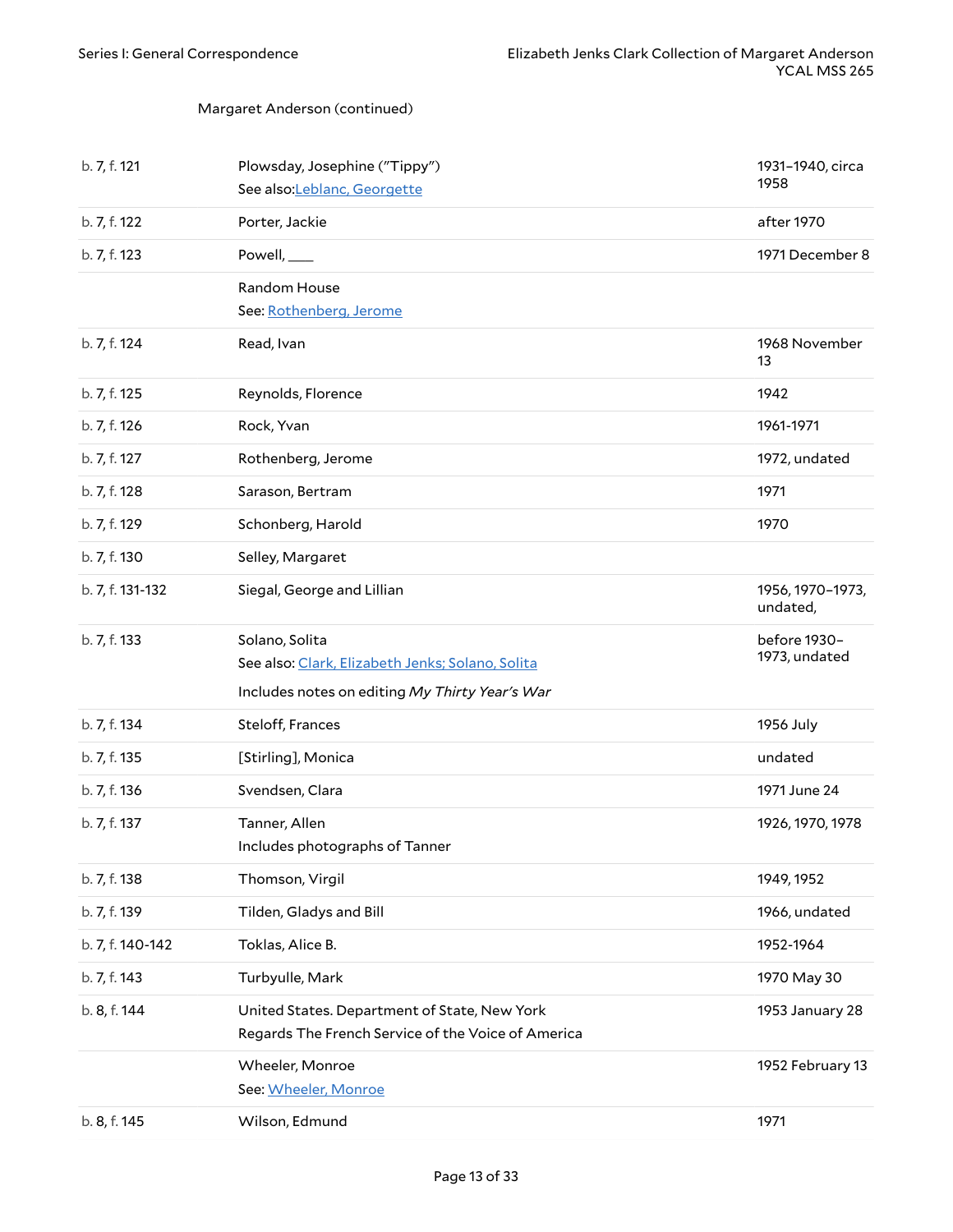<span id="page-13-1"></span><span id="page-13-0"></span>

| b. 8, f. 146     | <b>Yale University Library</b>                                                                                                                                                                                                  | 1955                        |
|------------------|---------------------------------------------------------------------------------------------------------------------------------------------------------------------------------------------------------------------------------|-----------------------------|
| b. 8, f. 147-148 | Unidentified and first names only                                                                                                                                                                                               | undated                     |
| b. 8, f. 149     | Regarding permissions                                                                                                                                                                                                           | 1969-1970                   |
| b. 8, f. 150-152 | Notes and unidentified drafts of outgoing letters                                                                                                                                                                               | circa 1953-1973,<br>undated |
|                  | Third Party Correspondence                                                                                                                                                                                                      |                             |
|                  | This subseries is arranged under three headings: Correspondence to<br>Elizabeth Jenks Clark and Mathilda Hills, To and from Solita Solano, and Other<br>Correspondents. Each grouping arranged alphabetically by correspondent. |                             |
|                  | To Elizabeth Jenks Clark and Mathilda Hills                                                                                                                                                                                     |                             |
| b. 8, f. 153-157 | American Women's Volunteer Services                                                                                                                                                                                             | 1941-1942                   |
|                  | Includes meeting minutes and clippings                                                                                                                                                                                          |                             |
| b. 8, f. 158     | Beaumont, Germaine                                                                                                                                                                                                              | 1957-1963,<br>undated       |
| b. 8, f. 159     | Bedford, Sybille                                                                                                                                                                                                                | 1968, 1970                  |
| b. 8, f. 160     | Clark, Joseph, Jr.                                                                                                                                                                                                              | undated                     |
| b. 8, f. 161     | Codman, Florence<br>Includes photographs of Codman and unidentified friends                                                                                                                                                     | 1955, 1960                  |
| b. 8, f. 162     | Cunard, Nancy                                                                                                                                                                                                                   | 1963-1964                   |
| b. 8, f. 163     | Currier-Briggs, Michael                                                                                                                                                                                                         | 1973-1980                   |
| b. 9, f. 164     | Fielding, Daphne                                                                                                                                                                                                                | 1973-1975,<br>undated       |
| b. 9, f. 165     | Flanner, Hildegarde                                                                                                                                                                                                             | 1943-1957,<br>undated       |
| b. 9, f. 166     | Flanner, Janet                                                                                                                                                                                                                  | circa 1970-1976,<br>undated |
| b. 9, f. 167     | Hulme, Kathryn<br>Includes photographs of Kathryn Hulme and friends in Hawaii                                                                                                                                                   | 1976-1980                   |
| b. 9, f. 168     | Levesque, Angèle                                                                                                                                                                                                                | 1978-1981,<br>undated       |
| b. 9, f. 169     | Lympany, Moura                                                                                                                                                                                                                  | 1964-1969                   |
| b. 9, f. 170     | Morgan, Anne                                                                                                                                                                                                                    | 1945-1947                   |
| b. 9, f. 171     | Pabeser, Jeane                                                                                                                                                                                                                  | 1976                        |
| b. 9, f. 172     | Petrova, Olga                                                                                                                                                                                                                   | 1976 February 10            |
| b. 9, f. 173     | Roch, Yvonne                                                                                                                                                                                                                    | 1976 January 16             |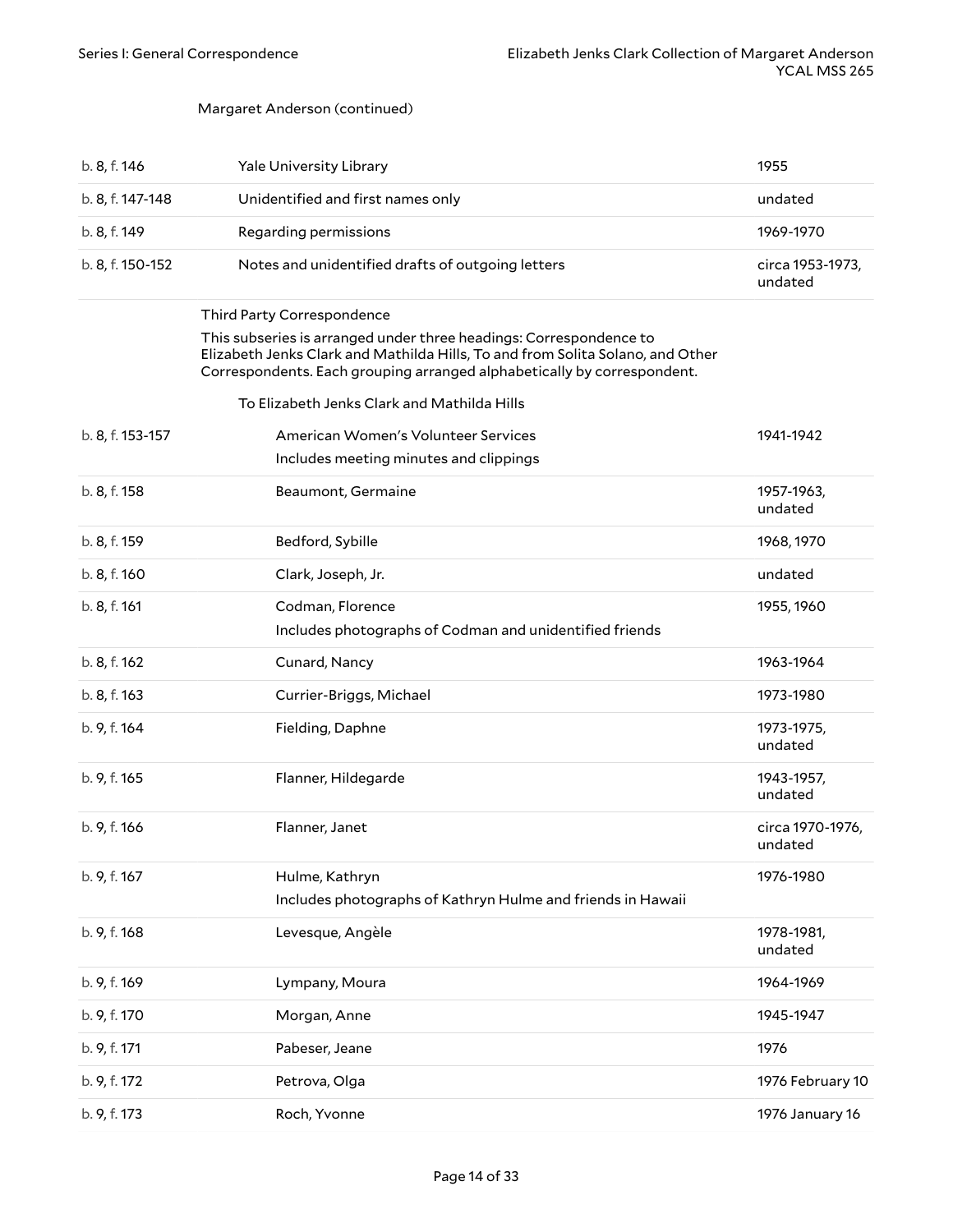#### Third Party Correspondence > To Elizabeth Jenks Clark and Mathilda Hills (continued)

<span id="page-14-2"></span><span id="page-14-1"></span><span id="page-14-0"></span>

| b. 9, f. 174      | Serrure, Monique                                                                                                                                                                | 1956 June 19              |
|-------------------|---------------------------------------------------------------------------------------------------------------------------------------------------------------------------------|---------------------------|
| b. 9, f. 175      | Tanner, Allen                                                                                                                                                                   | 1978 February 7           |
| b. 9, f. 176      | Tilden, Helen                                                                                                                                                                   | 1977                      |
| b. 9, f. 177      | Unidentified<br>Includes Elizabeth Jenks Clark's writings and William P. Jenks obituary,<br>1955                                                                                | circa 1950                |
|                   | To and from Solita Solano                                                                                                                                                       |                           |
| b. 9, f. 178      | Clark, Elizabeth Jenks                                                                                                                                                          | 1949, 1970, 1975          |
| b. 9, f. 179      | Davidson, Louise                                                                                                                                                                | 1962-1974                 |
| b. 9, f. 180      | Fielding, Xan                                                                                                                                                                   | undated                   |
| b. 9, f. 181      | Flanner, Janet                                                                                                                                                                  | circa 1948,<br>undated    |
| b. 9, f. 182      | Heap, Jane                                                                                                                                                                      | 1935 March 26,<br>undated |
| b. 9, f. 183      | Huckle, Dorothea                                                                                                                                                                | 1952                      |
| b. 9, f. 184-185  | Hulme, Kathryn                                                                                                                                                                  | 1966-1973                 |
| b. 9, f. 186-187  | Nabokov, Vladamir and Vera                                                                                                                                                      | 1968-1975,<br>undated     |
| b. 9, f. 188      | Plowsday, Josephine                                                                                                                                                             | 1932, undated             |
| b. 9, f. 189      | Porter, Jackie                                                                                                                                                                  | 1967                      |
|                   | Accompanied by Margaret Anderson's 1967 prepared suicide note to<br>friends                                                                                                     |                           |
| b. 9, f. 190      | Stcherbine, Kathleen                                                                                                                                                            | 1945-1947                 |
| b. 10, f. 191-192 | Troxel, Dorothy<br>Includes photograph of grave site of Larry [Troxel]                                                                                                          | 1974-1975                 |
| b. 10, f. 193     | Other correspondents to Solita Solano<br>Includes Solita Solano's writings and printed material                                                                                 | 1960-1973,<br>undated     |
|                   | Other correspondents                                                                                                                                                            |                           |
| b. 10, f. 194     | Antheil, George to Jane Heap                                                                                                                                                    | undated                   |
| b. 10, f. 195-196 | Caruso, Dorothy; Goddard, Gladys to Vera Paige and various<br>Includes photographs of Margaret Anderson, Jane Heap, and Dorothy<br>Caruso; regards Georges Ivanovitch Gurdjieff | 1948-1955                 |
| b. 10, f. 197     | Various to Davidson, Louise                                                                                                                                                     | 1945-1947                 |
| b. 10, f. 198     | Eliot, T.S. to Jane Heap                                                                                                                                                        | 1941 October 25           |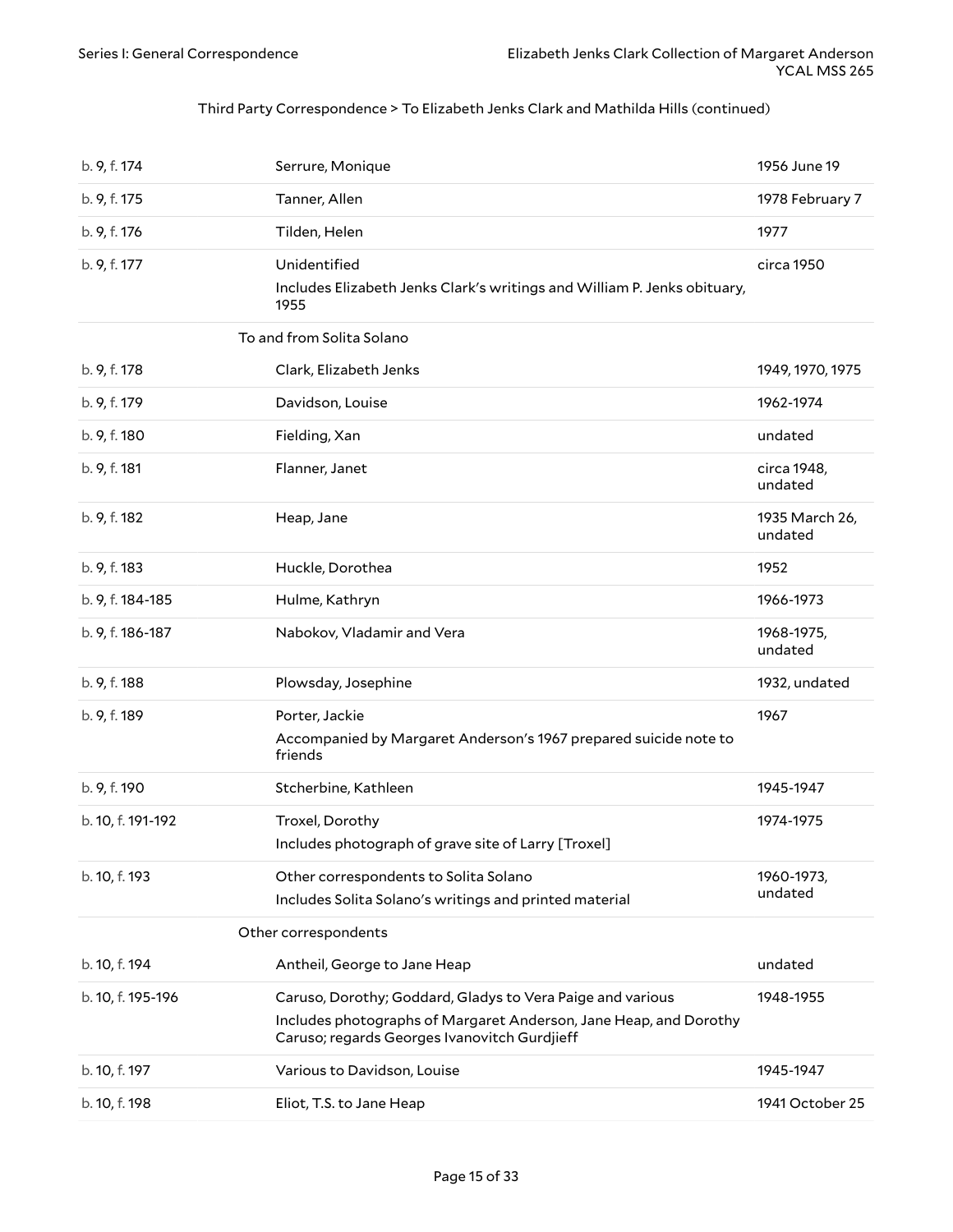#### Third Party Correspondence > Other correspondents (continued)

| b. 10, f. 199 | Unidentified to Gladys Goddard<br>See: Caruso, Dorothy; Goddard, Gladys to Vera Paige and various | 1952 January 9  |
|---------------|---------------------------------------------------------------------------------------------------|-----------------|
| b. 10, f. 200 | Plowsday, Josephine to Georgette Leblanc                                                          | 1934            |
| b. 10, f. 201 | Stein, Gertrude to [Janet Scudder?]                                                               | circa 1932      |
| b. 10, f. 202 | Tilden, Gladys to Earle Huckle                                                                    | 1973            |
| b. 10, f. 203 | Tyner, Chloe to Mathilda Hills<br>Includes Jane Heap obituary, 1964                               | 1980-1981, 1990 |
| b. 10, f. 204 | "Lolly" to "Jannie"                                                                               | 1969            |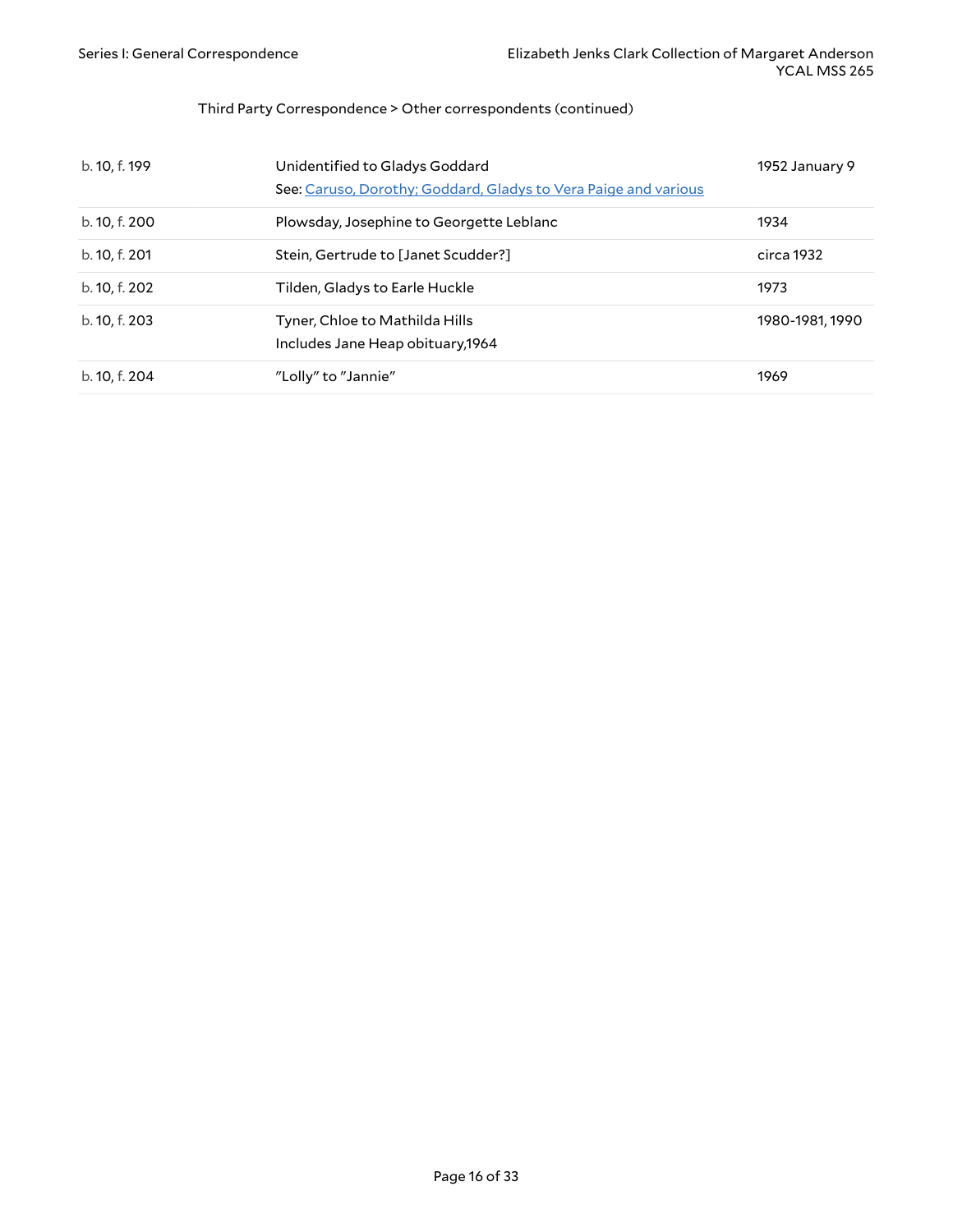### <span id="page-16-0"></span>**Series II: Writings, 1914-1973**

#### *2.92 linear feet (7 boxes)*

Books contains writing drafts, correspondence, photographs, research notes, contracts, and other papers relating to Margaret Anderson's books and an unfinished and unpublished work tentatively titled "Collection of Memoires and Private Papers"("My Collection"). Solita Solano often edited Anderson's writings and her holograph notes can be found on drafts. Most of the correspondence in the series reflects Anderson's solicitation of advice from friends throughout her writing process. A smaller portion of the correspondence regards publication details.

"Collection of Memoires and Private Papers"("My Collection") was intended to be a comprehensive collection of letters and short writings by Anderson and she completed much of the work of copying and organizing her correspondence and writings. Anderson annotated the manuscript heavily. The letters comprising the nine-volume manuscript are copies of original letters filed elsewhere in the collection.

Anderson often used working titles that differed from the final title. *The Fiery Fountains* was referred to as "Love Story," "Whoever Loves," and 'This Thing Called Love." *The Strange Necessity* was referred to as "The Art of Life."

Other Writings contains writing drafts, correspondence, notes and other papers documenting published and unpublished articles and essays by Margaret Anderson. Untitled writings, notes, a small amount of correspondence, and a cartoon from the *Little Review*are filed at the end of the series.

Cross references have been provided between Series I, Correspondence and this series for all correspondence with Anderson. Cross references have not been provided for Elizabeth Jenks Clark and Solita Solano because of the volume of their correspondence throughout both series.

Series II, Writings, is organized into two subseries: Books and Other Writings.

<span id="page-16-1"></span>

| <b>Books</b> |                                   |
|--------------|-----------------------------------|
|              | Arranged alphabetically by title. |

*The Fiery Fountains*

Drafts

<span id="page-16-3"></span><span id="page-16-2"></span>

| b. 11, f. 205     | Preface for reprint by Janet Flanner, draft, typescript          | undated |
|-------------------|------------------------------------------------------------------|---------|
| b. 11, f. 206     | Draft, typescript                                                | undated |
| b. 11, f. 207     | Correction notes                                                 | undated |
| b. 11, f. 208-209 | Photographs with captions                                        | undated |
|                   | Correspondence                                                   |         |
| b. 11, f. 210     | Caruso, Gloria                                                   | undated |
| b. 11, f. 211     | Codman, Florence<br>See also: Schaffner, John to Florence Codman | 1958    |
|                   | Cowley, Malcolm<br>See: Viking Press                             |         |
| b. 11, f. 212     | Darrow, Ags and Dorothy Kramer                                   | undated |
| b. 11, f. 213     | Davidson, Louise                                                 | 1958    |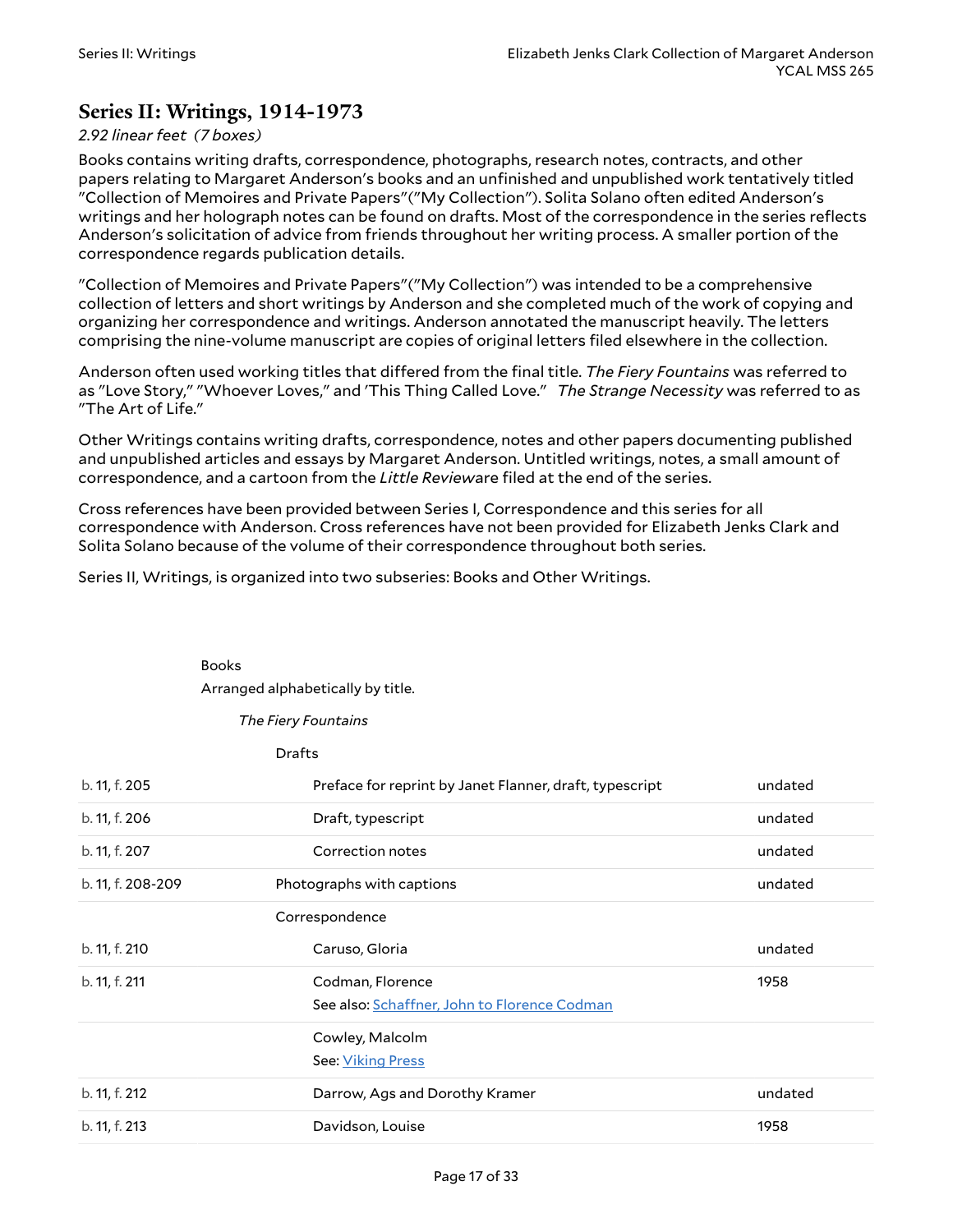#### Books > The Fiery Fountains > Correspondence (continued)

<span id="page-17-3"></span><span id="page-17-2"></span><span id="page-17-1"></span><span id="page-17-0"></span>

| b. 11, f. 214          | Foster, Jeannette                                                                                                                                                             | 1960                  |
|------------------------|-------------------------------------------------------------------------------------------------------------------------------------------------------------------------------|-----------------------|
| b. 11, f. 215          | Hecht, Rose                                                                                                                                                                   | 1959 April            |
| b. 11, f. 216          | Huckle, Dorothy                                                                                                                                                               | 1959 September<br>5   |
| b. 11, f. 217          | Hulme, Kathryn<br>Includes letters to Solita Solano                                                                                                                           | 1956-1959             |
|                        | Kramer, Dorothy<br>See: Darrow, Ags and Dorothy Kramer                                                                                                                        |                       |
| b. 11, f. 218          | Murphy, Noël Haskins                                                                                                                                                          | undated               |
| b. 11, f. 219          | Schaffner, John to Florence Codman<br>See also: Codman, Florence                                                                                                              | 1958 April 28         |
| b. 11, f. 220          | Solano, Solita                                                                                                                                                                | circa 1929, 1958      |
| b. 11, f. 221          | Tanner, Allen                                                                                                                                                                 | 1958-1960             |
| b. 11, f. 222          | Tilden, Gladys                                                                                                                                                                | 1959 August 13        |
| b. 11, f. 223          | <b>Viking Press</b>                                                                                                                                                           | 1958 June 17          |
| b. 11, f. 224          | Wheeler, Monroe                                                                                                                                                               | 1952 February 13      |
| b. 11, f. 225          | General correspondence, copies of reviews and notes                                                                                                                           | undated               |
| b. 11, f. 226          | <b>Reviews</b>                                                                                                                                                                | 1951                  |
| <b>Forbidden Fires</b> |                                                                                                                                                                               |                       |
| b. 11, f. 227-230      | Drafts, fragments, typescript and holograph                                                                                                                                   | circa 1972            |
| b. 12, f. 231-233      | Drafts, typescript<br>Accompanied by Anderson's notes concerning friends' reactions, an<br>undated letter from Coburn Britton and letter to Nigel Nicolson, 1973<br>January 3 | undated               |
| b. 12, f. 234          | The Little Review Anthology, contract                                                                                                                                         | 1969                  |
|                        | "Collection of Memoires and Private Papers" ("My Collection")                                                                                                                 |                       |
| b. 12, f. 235-239      | Introduction, preface and volumes 1-4<br>Includes photographs                                                                                                                 | 1914-1972             |
| b. 13, f. 240-245      | Volumes 5-9                                                                                                                                                                   | 1914-1972             |
| b. 13, f. 246          | Introduction draft edited by Solita Solano                                                                                                                                    | 1972                  |
| b. 13, f. 247-250      | Draft fragments, typescript and holograph                                                                                                                                     | 1970-1973             |
| b. 14, f. 251-252      | Notes and correspondence drafts for inclusion in manuscript                                                                                                                   | 1942-1967,<br>undated |

Correspondence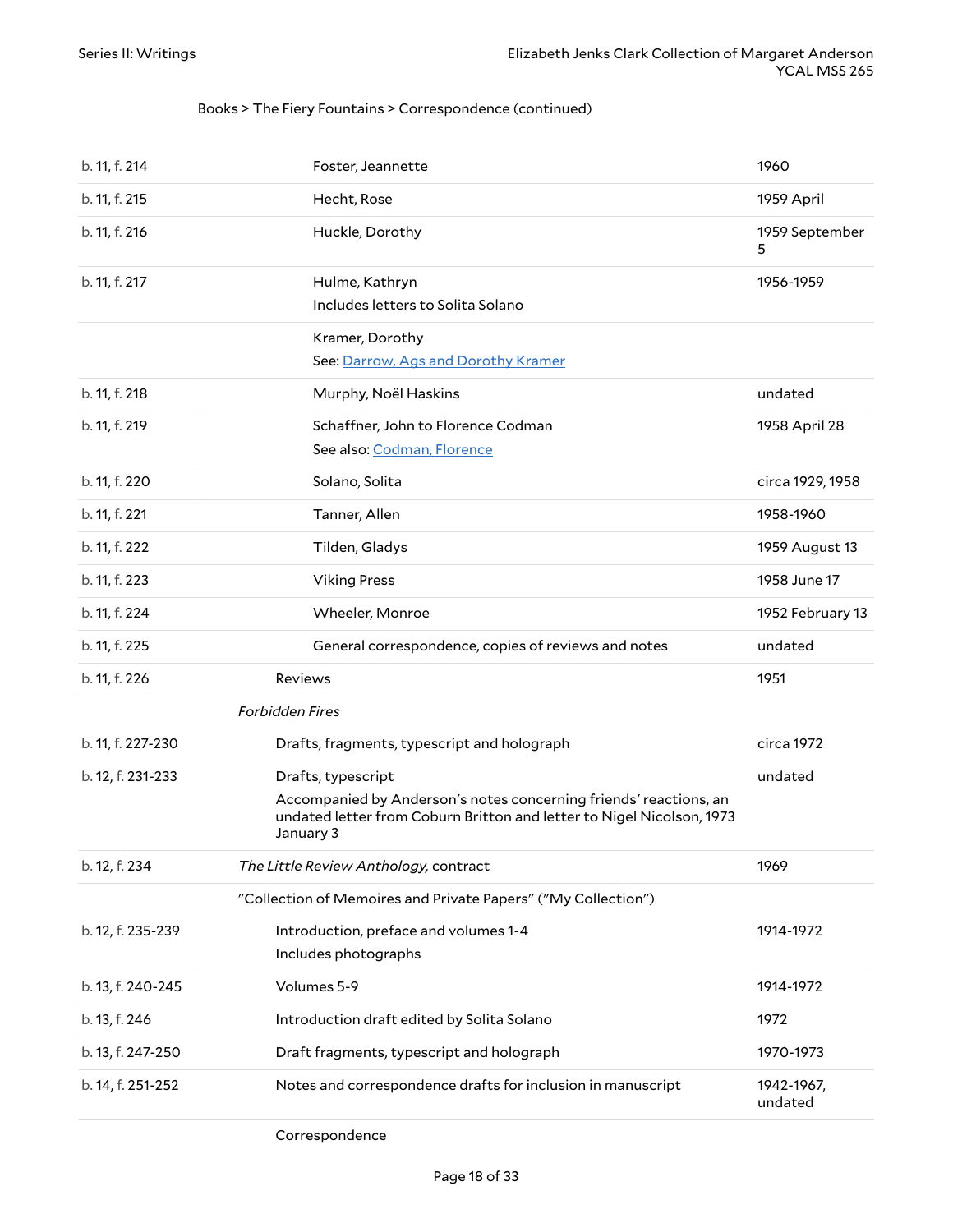Books > "Collection of Memoires and Private Papers" ("My Collection") > Correspondence (continued)

<span id="page-18-0"></span>

| b. 14, f. 253-257 | Currier-Briggs, Michael<br>Includes drafts; some letters also regard The Strange Necessity       | 1966-1973,<br>undated      |
|-------------------|--------------------------------------------------------------------------------------------------|----------------------------|
|                   | My Thirty Year's War                                                                             |                            |
| b. 14, f. 258     | Notes regarding editing                                                                          | before 1930                |
|                   | Reviews<br>Stored in: Oversize, Box 27, Folder 426                                               | 1930                       |
|                   | My Thirty Year's War; The Fiery Fountains; The Strange Necessity. Horizon<br>Press, 3 volume set | 1970                       |
| b. 14, f. 259     | Contract                                                                                         | 1969                       |
| b. 14, f. 260     | General correspondence in response to publication                                                | 1970                       |
| b. 14, f. 261     | Lists of people to receive books                                                                 | 1970                       |
| b. 14, f. 262     | Book jackets                                                                                     | 1970                       |
|                   | "Resume," typescript draft                                                                       | undated                    |
|                   | See: "Elegy for Georgette," draft, holograph and typescript                                      |                            |
|                   | The Strange Necessity                                                                            |                            |
| b. 14, f. 263-264 | Draft, typescript                                                                                | undated                    |
| b. 15, f. 265-266 | Draft, typescript                                                                                | undated                    |
| b. 15, f. 267     | Fragment, typescript                                                                             | undated                    |
|                   | Correspondence                                                                                   |                            |
| b. 15, f. 268     | Britton, Coburn                                                                                  | 1969 December<br>13        |
| b. 15, f. 269     | Christoffersen, ___                                                                              | 1970 June 26               |
| b. 15, f. 270     | Nicolson, Nigel                                                                                  | 1972                       |
| b. 15, f. 271     | Peters, Fritz                                                                                    | 1970 January 7,<br>undated |
| b. 15, f. 272     | Unidentified                                                                                     | 1970 December<br>12        |
|                   | The Unknowable Gurdjieff                                                                         |                            |
|                   | Research notes                                                                                   |                            |
| b. 15, f. 273-276 | Solita Solano's unedited notes<br>Includes 1938 letters to Kathryn Hulme and Alice Rohrer        | 1935-1938                  |
| b. 15, f. 277-280 | Solita Solano's edited notes, photographs and clippings                                          | 1934, 1979,<br>undated     |
| b. 15, f. 281-282 | Other notes                                                                                      | 1941, 1943-1944            |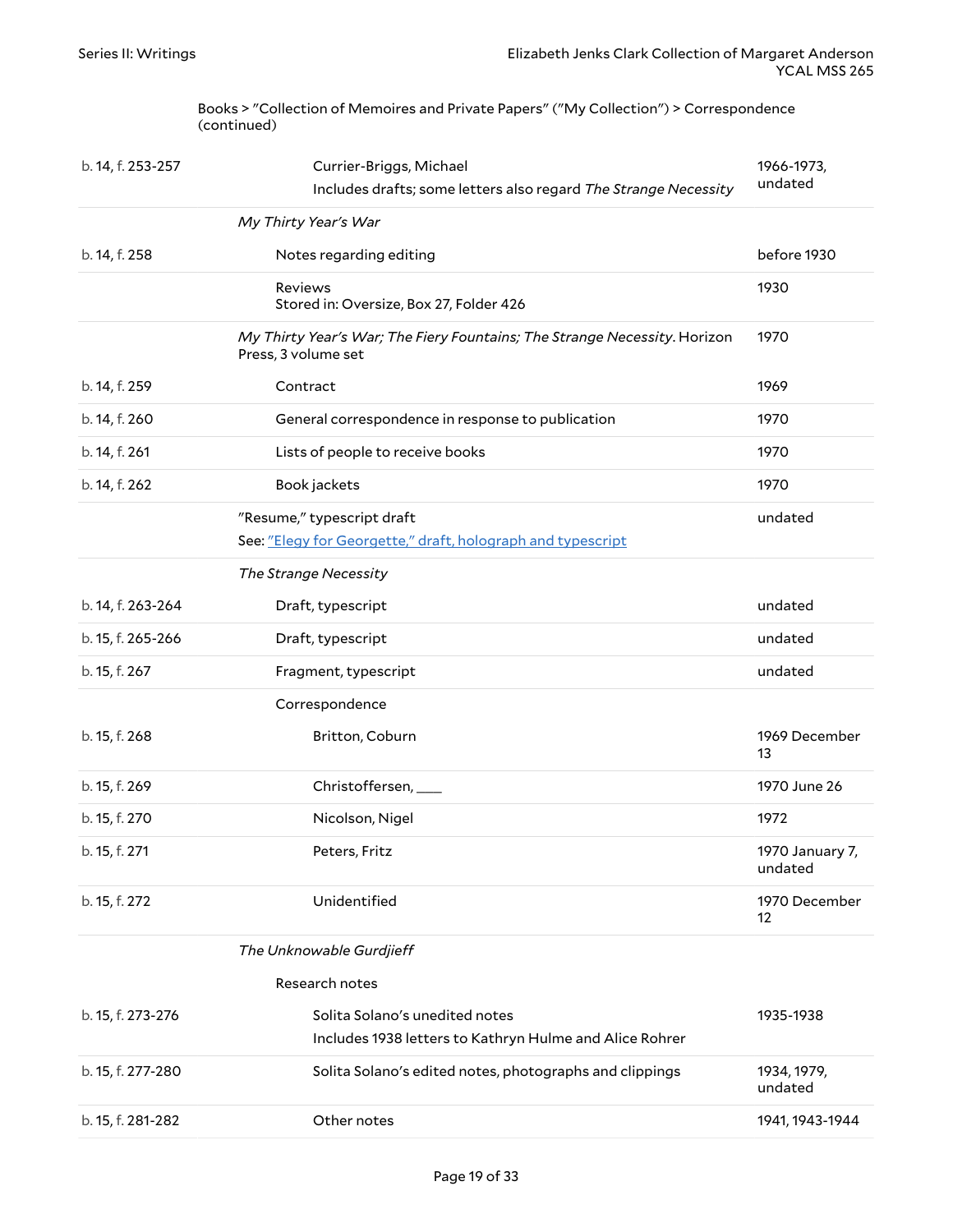#### Books > The Unknowable Gurdjieff > Research notes (continued)

<span id="page-19-0"></span>

| b. 15, f. 283     | Other notes, fragments                                                                                                                                                                                                                 | undated         |
|-------------------|----------------------------------------------------------------------------------------------------------------------------------------------------------------------------------------------------------------------------------------|-----------------|
| b. 15, f. 284     | Notes on John Bennet's visit, by Margaret Anderson and Dorothy<br>Caruso                                                                                                                                                               | 1952            |
|                   | Includes photocopy of letter from Vera Nabokov to Ezra Pound, 1953<br>September 26                                                                                                                                                     |                 |
|                   | Correspondence                                                                                                                                                                                                                         |                 |
| b. 16, f. 285     | Dale, Ernest                                                                                                                                                                                                                           | 1969 January 20 |
| b. 16, f. 286     | de Cande, Elizabeth                                                                                                                                                                                                                    | 1971 June 3     |
| b. 16, f. 287     | Harcourt, Brace and World                                                                                                                                                                                                              | 1961 December 1 |
| b. 16, f. 288     | Nathanson, Anne                                                                                                                                                                                                                        | 1972 August 14  |
| b. 16, f. 289     | Selley, Margaret                                                                                                                                                                                                                       | 1971, 1973      |
| b. 16, f. 290     | Stuart, Vincent                                                                                                                                                                                                                        | 1961            |
| b. 16, f. 291     | Regarding taxes                                                                                                                                                                                                                        | 1969            |
| b. 16, f. 292     | <b>Reviews</b>                                                                                                                                                                                                                         | 1962-1963       |
|                   | "Daring Questions for Thinking People" from American Fabrics<br>Stored in: Oversize, Box 27, Folder 425                                                                                                                                | undated         |
|                   | Other Writings                                                                                                                                                                                                                         |                 |
|                   | This subseries is organized under three headings: titled works, untitled writings,<br>and other material. Titled works are arranged alphabetically by title and untitled<br>writings and other material are arranged by material type. |                 |
|                   | <b>Titled works</b>                                                                                                                                                                                                                    |                 |
| b. 16, f. 293     | "The Art of Prose," draft, typescript                                                                                                                                                                                                  | 1970            |
| b. 16, f. 293a    | "The Chalet Rose," from The American Abroad, tear sheets                                                                                                                                                                               | 1961            |
|                   | "Chambre d'Hotel," galley<br>Stored in: Oversize, Box 29, Folder 434                                                                                                                                                                   | circa 1972      |
| b. 16, f. 294-295 | "Chambre d'Hotel" and "Notebook," drafts, typescript                                                                                                                                                                                   | circa 1972      |
|                   | Includes letter to Dorothy and Helen Heitz regarding "My<br>Collection;"1949 August 7 letter from Dorothy Caruso to Solita Solano<br>and Elizabeth Jenks Clark; and 1972 letter to Margaret Anderson from<br>Dorothy Kramer            |                 |
| b. 16, f. 296     | "A Life for a Life," advertisement for unpublished book                                                                                                                                                                                | undated         |
| b. 16, f. 297     | "Night Thoughts," draft, typescript                                                                                                                                                                                                    | undated         |
|                   | Untitled writings                                                                                                                                                                                                                      |                 |
| b. 16, f. 298     | Draft fragments                                                                                                                                                                                                                        | undated         |
| b. 16, f. 299     | Notes re. Little Review Vol 1-11. New York: Kraus Reprint Corporation,<br>1967                                                                                                                                                         | 1967            |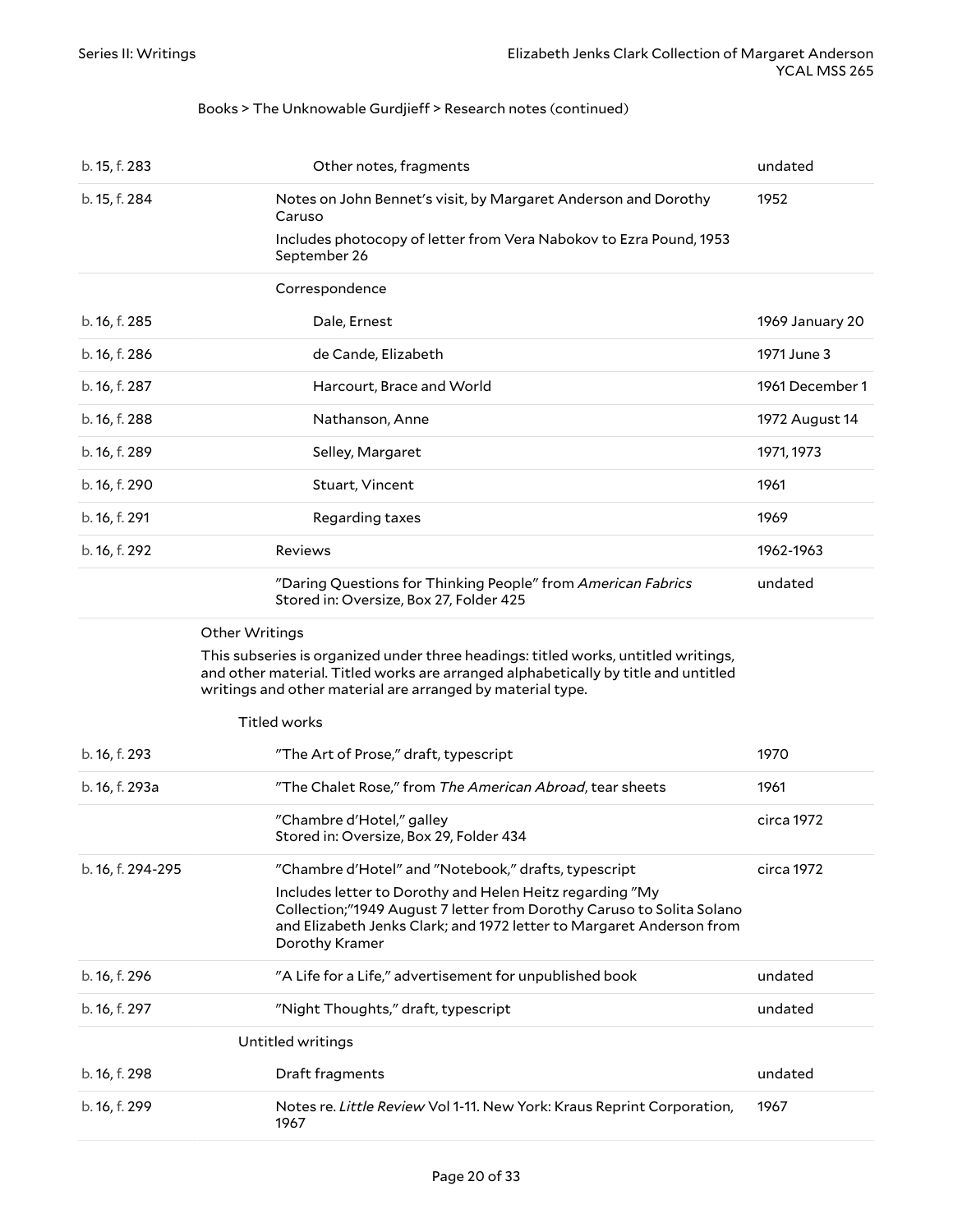#### Other Writings > Untitled writings (continued)

| b. 16, f. 300 | Notes on Dorothy Caruso, draft, typescript                                                                                                  | undated          |
|---------------|---------------------------------------------------------------------------------------------------------------------------------------------|------------------|
| b. 16, f. 301 | Notes on Alice B. Toklas, Gertrude Stein, Monique, Georgette Leblanc,<br>and Dorothy Caruso                                                 | circa 1950, 1956 |
| b. 16, f. 302 | Notes on deaths of Allen Tanner, Mary Garden, Dorothy Caruso, and<br>Jane Heap and other notes                                              | after 1955       |
| b. 16, f. 303 | Notes on Little Review                                                                                                                      | 1967 August      |
| b. 16, f. 304 | Notes on <i>Little Review</i> nine-volume reprint                                                                                           | undated          |
| b. 16, f. 305 | Notes on unpublished book idea                                                                                                              | 1958             |
| b. 16, f. 306 | Miscellaneous notes                                                                                                                         | after 1970       |
|               | Other material                                                                                                                              |                  |
| b. 16, f. 307 | "For Coby"                                                                                                                                  | undated          |
| b. 16, f. 308 | Rejection letters                                                                                                                           | 1952-1968        |
| b. 16, f. 309 | Fan mail and questions                                                                                                                      | 1952-1972        |
| b. 16, f. 310 | Royalties and finances                                                                                                                      | 1967-1970        |
| b. 16, f. 311 | Empty folder                                                                                                                                |                  |
|               | "Light occupations of the editor, while there is nothing to edit,"<br>cartoon from Little Review<br>Stored in: Oversize, Box 27, Folder 427 | undated          |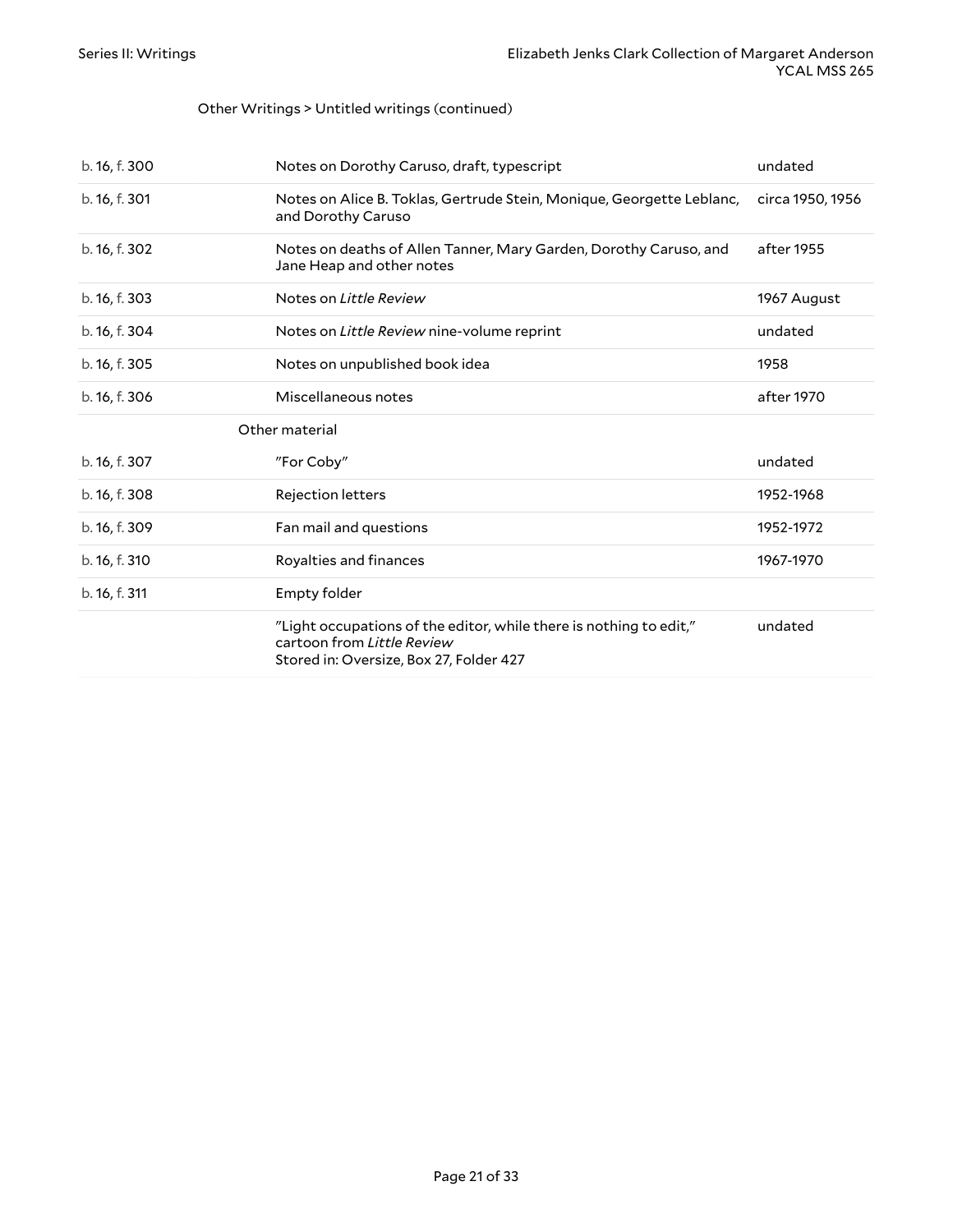### <span id="page-21-0"></span>**Series III: Writings of Others, 1920-1972, undated**

*0.42 linear feet (1 box)*

This series contains writings by Margaret Anderson's friends. The bulk is writings and drawings by Georgette Leblanc.

Series III, Writings of Others, is arranged alphabetically by author.

<span id="page-21-1"></span>

| b. 17, f. 312     | Bryer, Jackson. "Little Review History," draft, typescript and correspondence                                                                                                   | 1964             |
|-------------------|---------------------------------------------------------------------------------------------------------------------------------------------------------------------------------|------------------|
| b. 17, f. 313     | Davidson, Louise. "The Baroness" and "This is No Life," drafts, typescript with<br>drawing and note                                                                             | undated          |
| b. 17, f. 314     | Fielding, Daphne. "Emerald and Nancy: Lady Cunard and Her Daughter," draft,<br>typescript                                                                                       | undated          |
| b. 17, f. 314a    | Heap, Jane. "The Little Review: Art and the Law," printed version                                                                                                               | 1920             |
|                   | Leblanc, Georgette                                                                                                                                                              |                  |
| b. 17, f. 315     | "Cette Autre Chose," printed version                                                                                                                                            | 1947             |
| b. 17, f. 316     | Chapter from "La Machine à Courage," translation by Solita Solano and<br>Margaret Anderson, draft, typescript                                                                   | undated          |
| b. 17, f. 317-320 | Souvenirs: My Life with Maeterlinck Volumes 1 and 2, translation by Solita<br>Solano and Margaret Anderson, draft, typescript                                                   | undated          |
| b. 17, f. 321     | Poems, drafts                                                                                                                                                                   | undated          |
| b. 17, f. 322     | "The Art of Drawing," draft, typescript and original drawings                                                                                                                   | undated          |
|                   | Solano, Solita                                                                                                                                                                  |                  |
| b. 17, f. 323     | "Elegy for Georgette," draft, holograph and typescript<br>Includes copies of various writings by others and Margaret Anderson's<br>September 3, 1972 "Resume," typescript draft | undated, 1972    |
| b. 17, f. 324     | "Visit to Baroness Blixen," draft, typescript                                                                                                                                   | <b>June 1962</b> |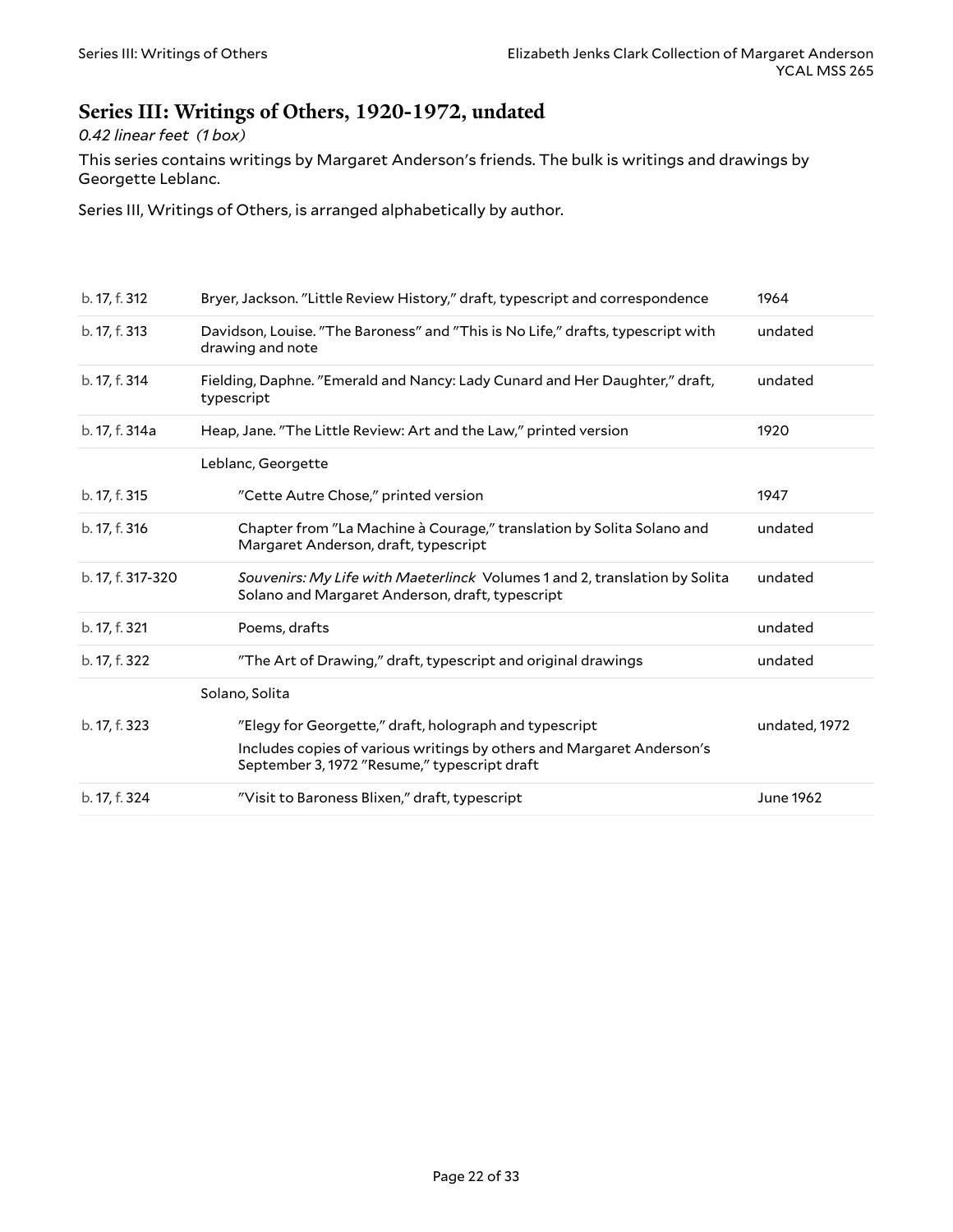### <span id="page-22-0"></span>**Series IV: Photographs, circa 1914-1979**

#### *2.09 linear feet (5 boxes)*

This series contains photographs and negatives of Margaret Anderson, her family and friends, places, and individuals that were involved in the literary circle of the *Little Review*. Photographs from the *Little Review* era are annotated by Anderson. The work of notable portrait photographers Berenice Abbott, Man Ray, and Victor George are found in the series. Photograph albums assembled by Margaret Anderson consist of photographs of people and places from throughout her life. Many but not all of the negatives have accompanying prints.

Photographs appear elsewhere in the collection and are noted where they occur.

Series IV, Photographs, is organized into five subseries: From *Little Review*, Photographers, Individuals, Places, and Albums.

<span id="page-22-3"></span><span id="page-22-2"></span><span id="page-22-1"></span>

| b. 18, f. 325     | From Little Review                                                                                                                                                                                                                                                                                                                                                                                      | circa 1914-1930 |
|-------------------|---------------------------------------------------------------------------------------------------------------------------------------------------------------------------------------------------------------------------------------------------------------------------------------------------------------------------------------------------------------------------------------------------------|-----------------|
|                   | Portraits of Juan Gris, William Carlos Williams, George Antheil, Francis Picabia,<br>Djuna Barnes, Allen Tanner, Stanislaus Szukalski, Mark Turbyfill, Constantin<br>Brancusi, Ossip Zadkine, Jacques Lipchitz, Ben Hecht, Cedric Morris, James Joyce,<br>Gertrude Stein, Pavel Tchelitchew, Sherwood Anderson, Ernest Hemingway;<br>accompanied by Little Review cover signed by Henri Gaudier-Brzeska |                 |
|                   | Photographers                                                                                                                                                                                                                                                                                                                                                                                           |                 |
| b. 18, f. 326     | Abbott, Berenice<br>Portraits of Solita Solano, James Joyce, Janet Flanner, George Antheil,<br>Margaret Anderson, Jane Heap, Jean Cocteau, Djuna Barnes, and Alexander<br>Berkman                                                                                                                                                                                                                       | undated         |
| b. 18, f. 327     | George, Victor<br>Portraits of Margaret Anderson                                                                                                                                                                                                                                                                                                                                                        | 1921            |
| b. 18, f. 328     | Ray, Man<br>Portraits of Margaret Anderson, Solita Solano, Pablo Picasso, Georges<br>Braque, Francis Picabia, Rene Matisse, André Derain, and Marcel Duchamp<br>(reproduction)                                                                                                                                                                                                                          | undated         |
|                   | Individuals                                                                                                                                                                                                                                                                                                                                                                                             |                 |
| b. 18, f. 329-331 | Anderson, Margaret<br>Includes broken glass plate negative and images of Georgette Leblanc                                                                                                                                                                                                                                                                                                              | 1919-circa 1970 |
| b. 18, f. 332-335 | Anderson, Margaret and family<br>Includes reproductions of photographs of Margaret Anderson's family lent<br>to Mathilda Hills by Lois Anderson Karinsky                                                                                                                                                                                                                                                | 1886-1970       |
| b. 19, f. 336-340 | Anderson, Margaret and friends<br>Consists of photographs of Marylka Modjesha, Elizabeth Jenks Clark, Agnes<br>Yarnell, Solita Solano, Fritz Peters, Gladys Tilden, Dorothea Huckle, Allen<br>Tanner, Kathryn Hulme, Lou Habets; and the grave sites of Monique Serrure,<br>Georgette Leblanc and Margaret Anderson.                                                                                    | 1919-1973       |
| b. 19, f. 341     | Beaton, Cecil                                                                                                                                                                                                                                                                                                                                                                                           | undated         |
|                   |                                                                                                                                                                                                                                                                                                                                                                                                         |                 |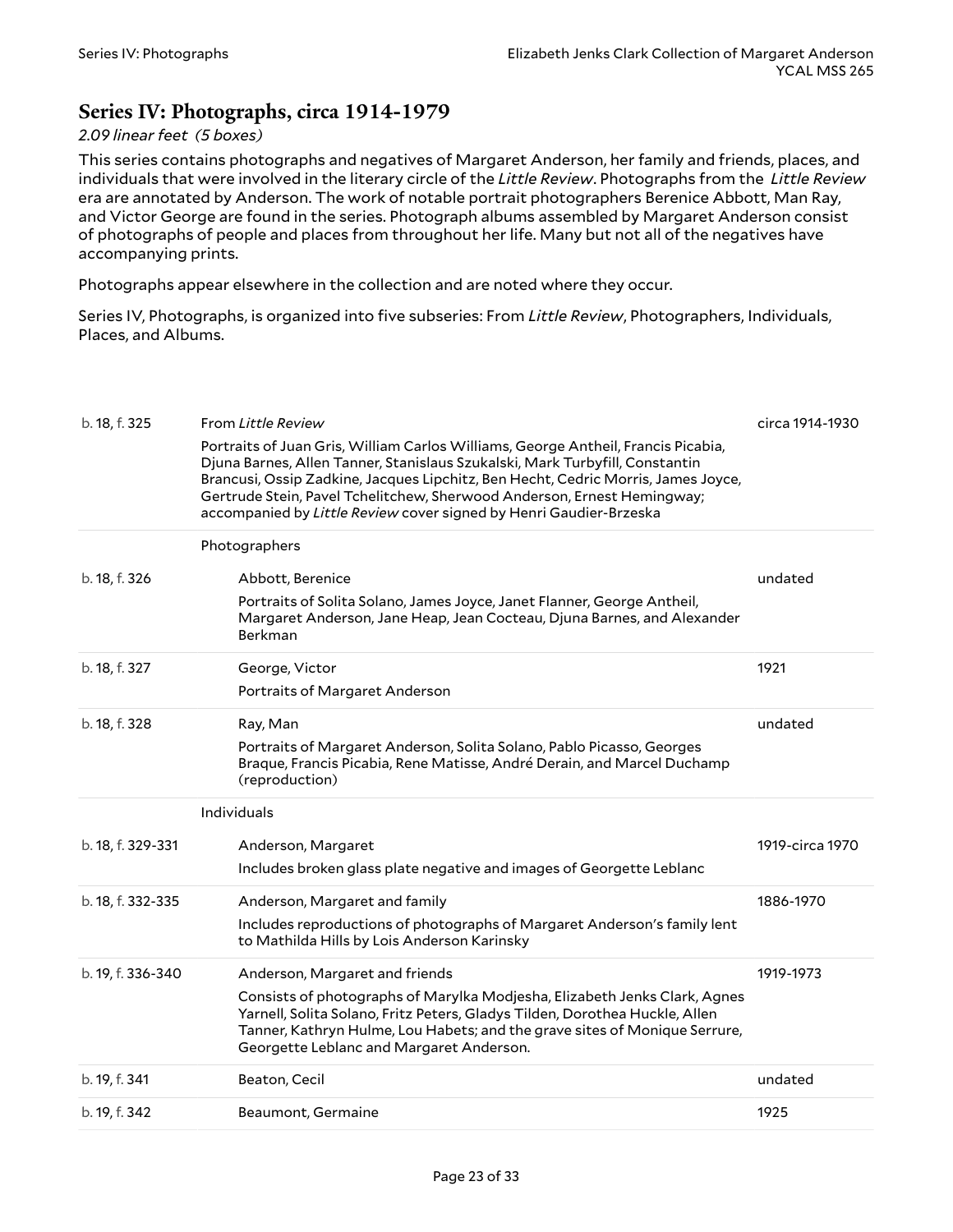#### Individuals (continued)

<span id="page-23-1"></span><span id="page-23-0"></span>

| b. 19, f. 343     | Boyle, Kay                                                                                                                                                                                                | circa 1943                            |
|-------------------|-----------------------------------------------------------------------------------------------------------------------------------------------------------------------------------------------------------|---------------------------------------|
| b. 19, f. 344     | Caruso, Dorothy and Gloria<br>Includes photographs of Margaret Anderson and Dorothy Caruso's studio                                                                                                       | 1921-1942,<br>undated                 |
|                   | Cendrars, Blaise<br>See: Levesque, Angèle and Blaise Cendrars                                                                                                                                             |                                       |
| b. 19, f. 345     | Chervachdje (Prince and Princess)                                                                                                                                                                         | circa 1940                            |
| b. 19, f. 346-350 | Clark, Elizabeth Jenks<br>Includes photographs of Elizabeth Jenks Clark's sculptures; Clark's family;<br>Solita Solano; unidentified friends; and photographs from Tucson, AZ and<br>Northeast Harbor, ME | 1930-1962                             |
| b. 19, f. 351     | Clark, Elizabeth Jenks; Solano, Solita                                                                                                                                                                    | circa 1955-1975                       |
| b. 20, f. 352     | Clark, Elizabeth Jenks; Solano, Solita                                                                                                                                                                    | circa 1955-1975                       |
| b. 20, f. 353     | Cunard, Nancy<br>Includes photograph of portrait                                                                                                                                                          | 1931-1932                             |
| b. 20, f. 354     | Davidson, Louise                                                                                                                                                                                          | circa 1938,<br>undated                |
| b. 20, f. 355     | Delbos, Andrée                                                                                                                                                                                            | 1958                                  |
| b. 20, f. 356     | Fielding, Daphne                                                                                                                                                                                          | 1968, undated                         |
| b. 20, f. 357     | Flanner, Janet                                                                                                                                                                                            | 1965, undated                         |
| b. 20, f. 358     | Fresnay, Pierre                                                                                                                                                                                           | undated                               |
| b. 20, f. 359     | Garden, Mary                                                                                                                                                                                              | undated                               |
| b. 20, f. 360     | Empty folder                                                                                                                                                                                              |                                       |
| b. 20, f. 361     | Gurdjieff, Georges Ivanovitch                                                                                                                                                                             | circa 1930-1956                       |
| b. 20, f. 362     | Heap, Jane                                                                                                                                                                                                | 1917                                  |
| b. 20, f. 363     | Hulme, Kathryn                                                                                                                                                                                            | undated                               |
| b. 20, f. 364-367 | Leblanc, Georgette<br>Includes negatives of Georgette Leblanc's will                                                                                                                                      | 1897-1932,<br>undated                 |
| b. 20, f. 368     | Levesque, Angèle and Blaise Cendrars<br>Includes postcard to Elizabeth Jenks Clark                                                                                                                        | circa 1935, circa<br>1940, 1949, 1979 |
| b. 20, f. 369     | Ligon, Barbara                                                                                                                                                                                            | circa 1960                            |
| b. 20, f. 370     | Modjesha, Marylka                                                                                                                                                                                         | 1947 September                        |
| b. 20, f. 371     | Murphy, Noël Haskins                                                                                                                                                                                      | circa 1930, 1949                      |
| b. 20, f. 372     | Plowsday, Josephine                                                                                                                                                                                       | undated                               |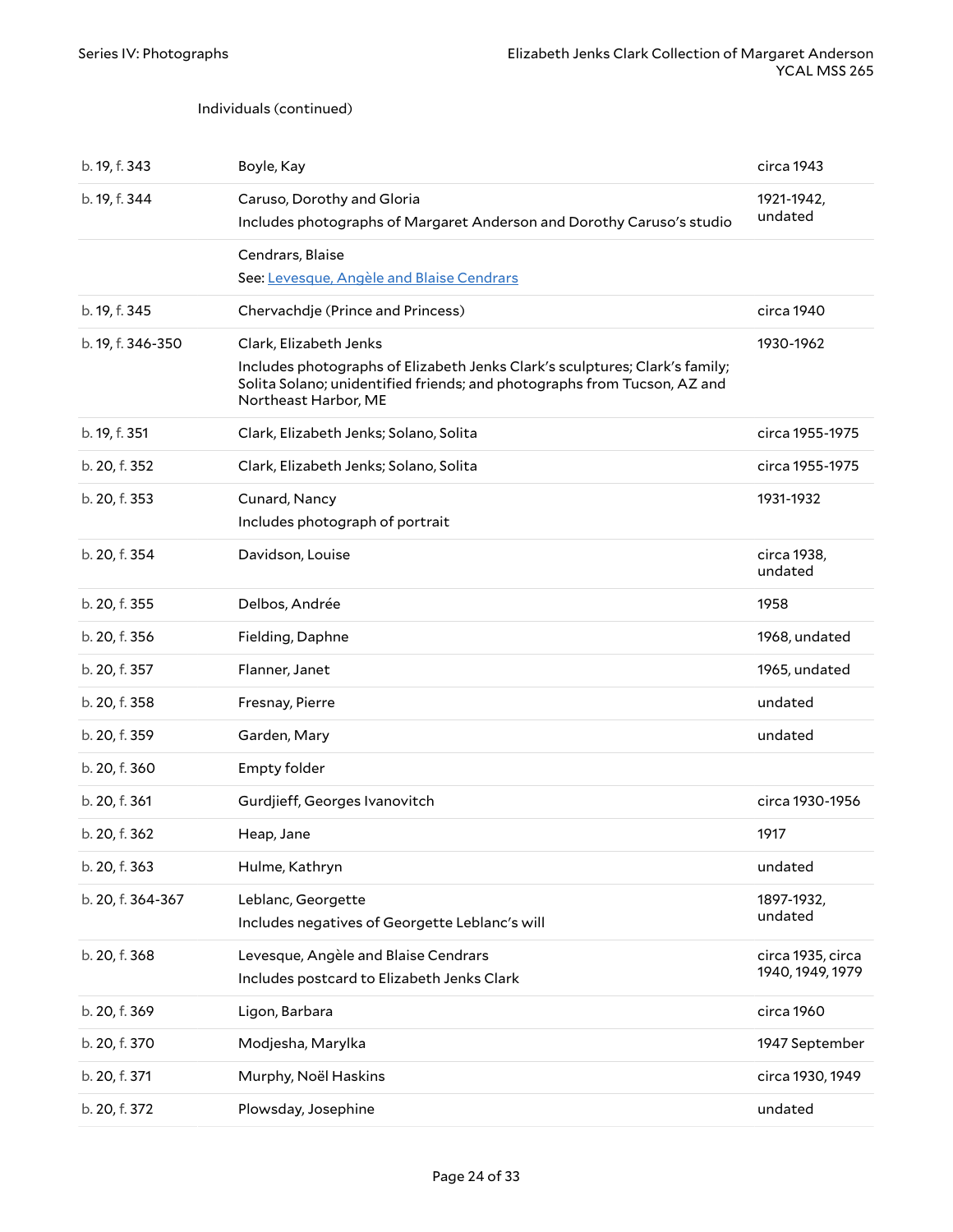Individuals (continued)

<span id="page-24-1"></span><span id="page-24-0"></span>

| b. 20, f. 373     | Scudder, Janet                                                                                                                                             | circa 1932,<br>undated |
|-------------------|------------------------------------------------------------------------------------------------------------------------------------------------------------|------------------------|
| b. 21, f. 374-378 | Solano, Solita<br>Includes Kathryn Hulme, Alice Rohrer, Janet Flanner, Kathryn Hulme; and<br>Solano's family and house in Orgeval and Croton-on-Hudson, NY | 1915-1970              |
| b. 21, f. 379     | Yarnall, Agnes Lepage                                                                                                                                      | circa 1970             |
| b. 21, f. 380-387 | Places<br>Includes photographs of house in Orgeval, France; Northeast Harbor, ME; Sudbury,<br>MA; and many photographs include Solano and Clark's cat      | 1955-circa 1979        |
| b. 22, f. 388-392 | Two photograph albums<br>Also stored in: Oversize, Box 28, Folder 433                                                                                      | 1914-circa 1970        |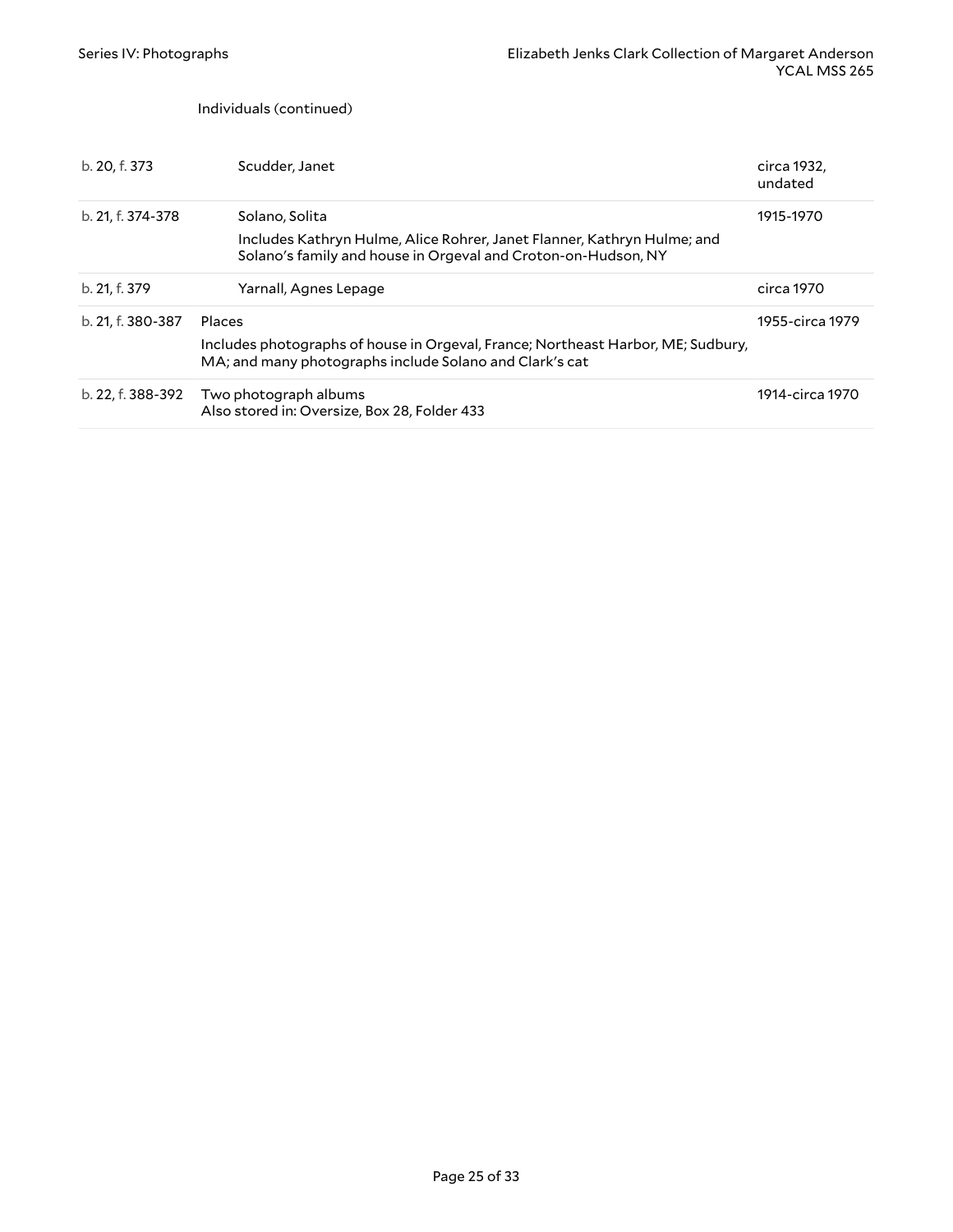### <span id="page-25-0"></span>**Series V: Sound Recordings, 1976-1983**

#### *0.63 linear feet (2 boxes)*

Boxes 23 and 24 (audiocassettes): Restricted fragile. Reference copies may be requested. Consult Access Services for further information.

Reference copies are available and filed in the folders.

This series contains sound recordings of interviews with friends and family of Margaret Anderson.

|                                       | Interviews                                                                                                                                                                                                                                                                                                                                                                                                                                                             |                 |
|---------------------------------------|------------------------------------------------------------------------------------------------------------------------------------------------------------------------------------------------------------------------------------------------------------------------------------------------------------------------------------------------------------------------------------------------------------------------------------------------------------------------|-----------------|
| b. 23, f. 393, IIII<br>39002137139441 | Banke, Esther<br>1 Audiocassette 01:01:16 Duration (HH:MM:SS.mmm)<br>High background noise and hiss are present. Static can be heard. Audio, at<br>times, sounds hollow or unclear.<br>Conducted by Jane Purse in Chicago. Esther Banke is the sister of Marie<br>Banke or "Jim", Jane Heap's teacher at the Lewis Institute.<br>Audiovisual material. Restricted fragile. Reference copies may be requested.<br>Consult Access Services for further information.      | 1976 February 7 |
| b. 23, f. 394,<br>39002137139367      | Karinsky, Lois Anderson #1 + #2<br>1 Audiocassette 01:02:55 Duration (HH:MM:SS.mmm)<br>The program is distorted at times. High background noise is present.<br>Dropouts in the audio occur at the beginning of the program. Audio, at times,<br>sounds hollow or unclear.<br>Conducted in Sante Fe, New Mexico.<br>Audiovisual material. Restricted fragile. Reference copies may be requested.<br>Consult Access Services for further information.                    | 1978 May 9      |
| b. 23, f. 395, IIII<br>39002137139375 | Karinsky, Lois Anderson #3 + #4<br>1 Audiocassette 00:49:00 Duration (HH:MM:SS.mmm)<br>The program is distorted at times. High background noise is present.<br>Gradual speed increases and volume decreases occur from the beginning of<br>the program until 00:27:29. Dropouts in the audio occur near the end of the<br>program.<br>Audiovisual material. Restricted fragile. Reference copies may be requested.<br>Consult Access Services for further information. | 1978 May 10     |
| b. 23, f. 398, IIII<br>39002137139409 | Karinsky, Lois Anderson #9 + #10<br>1 Audiocassette 01:04:08 Duration (HH:MM:SS.mmm)<br>Static and high background noise are present. The program is distorted at<br>times. Audio is unbalanced. Audio, at times, sounds hollow or unclear.<br>Audiovisual material. Restricted fragile. Reference copies may be requested.<br>Consult Access Services for further information.                                                                                        | 1978 May 13     |
| b. 23, f. 399, IIII<br>39002137139417 | Karinsky, Lois Anderson #11 + #12<br>1 Audiocassette 00:52:55 Duration (HH:MM:SS.mmm)<br>The program is distorted at times. High background noise is present. Audio,<br>at times, sounds hollow or unclear.<br>Audiovisual material. Restricted fragile. Reference copies may be requested.<br>Consult Access Services for further information.                                                                                                                        | 1978 May 13     |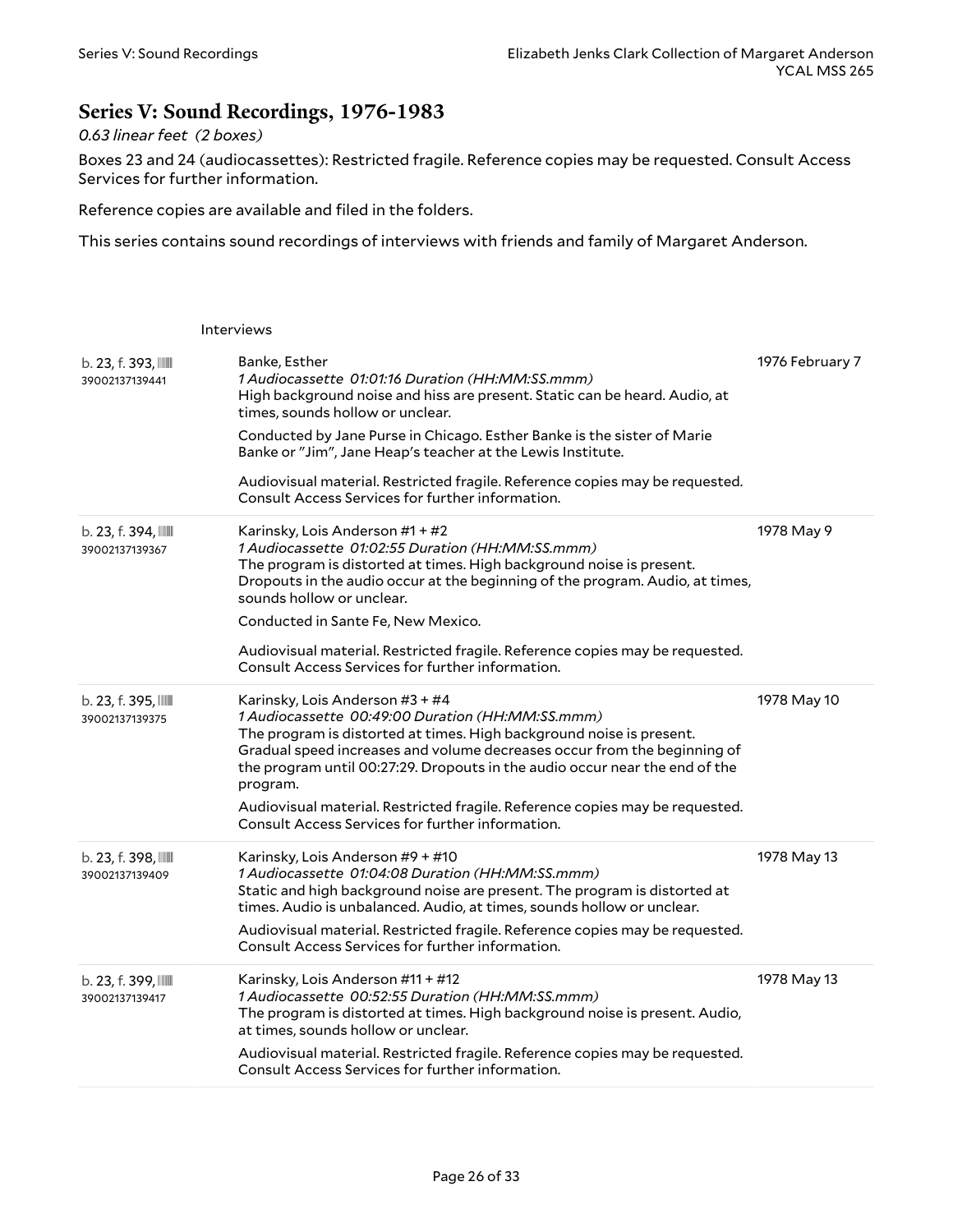|                                       | Interviews (continued)                                                                                                                                                                                                                                                                                                                                                                    |                                                        |
|---------------------------------------|-------------------------------------------------------------------------------------------------------------------------------------------------------------------------------------------------------------------------------------------------------------------------------------------------------------------------------------------------------------------------------------------|--------------------------------------------------------|
| b. 23, f. 400, IIII<br>39002137139425 | Karinsky, Lois Anderson #13 + #14<br>1 Audiocassette 01:04:23 Duration (HH:MM:SS.mmm)<br>Static and high background noise are present. The program is distorted at<br>times. Audio, at times, sounds hollow or unclear.<br>Audiovisual material. Restricted fragile. Reference copies may be requested.<br>Consult Access Services for further information.                               | 1978 May 15                                            |
| b. 23, f. 401, IIII<br>39002137139433 | Karinsky, Lois Anderson #15<br>1 Audiocassette 00:15:33 Duration (HH:MM:SS.mmm)<br>Static and high amounts of background noise and hiss are present. The<br>program is distorted at times. Audio, at times, sounds hollow or unclear.<br>Audiovisual material. Restricted fragile. Reference copies may be requested.<br>Consult Access Services for further information.                 | 1978 May 15                                            |
| b. 24, f. 402, IIII<br>39002137139474 | Lévesque, Angèle<br>1 Audiocassette 01:06:40 Duration (HH:MM:SS.mmm)<br>The program is distorted at times. High background noise is present. Audio,<br>at times, sounds hollow or unclear.<br>Audiovisual material. Restricted fragile. Reference copies may be requested.<br>Consult Access Services for further information.                                                            | 1977 December<br>29, 1978 January<br>2, 1978 January 2 |
| b. 24, f. 403,<br>39002137139482      | Lévesque, Angèle<br>1 Audiocassette 00:36:19 Duration (HH:MM:SS.mmm)<br>Static is present. The program is distorted at times. The program is in silence<br>from 00:32:54-00:33:22. There are skips in the audio near the end of the<br>program.<br>Audiovisual material. Restricted fragile. Reference copies may be requested.<br>Consult Access Services for further information.       | 1978 January 2                                         |
| b. 24, f. 405, IIII<br>39002137139508 | Lévesque, Angèle 2<br>1 Audiocassette 01:00:53 Duration (HH:MM:SS.mmm)<br>High background noise and static can be heard. The program is distorted at<br>times. There is a warble in the audio at about 00:30:30. High amounts of hiss<br>are present.<br>Audiovisual material. Restricted fragile. Reference copies may be requested.<br>Consult Access Services for further information. | 1983 May 10                                            |
| b. 24, f. 406,<br>39002137139516      | Lévesque, Angèle 3<br>1 Audiocassette 01:36:20 Duration (HH:MM:SS.mmm)<br>High background noise and buzz are present. Static is present. The program<br>is distorted at times. There is a warble in the audio at the beginning of the<br>program.<br>Audiovisual material. Restricted fragile. Reference copies may be requested.<br>Consult Access Services for further information.     | 1983 May 13                                            |
| b. 24, f. 407, IIII<br>39002137139524 | Lévesque, Angèle 4<br>1 Audiocassette 01:59:16 Duration (HH:MM:SS.mmm)<br>Static and high amounts of hiss are present. High background noise are<br>present.<br>Audiovisual material. Restricted fragile. Reference copies may be requested.<br>Consult Access Services for further information.                                                                                          | 1983 May 13                                            |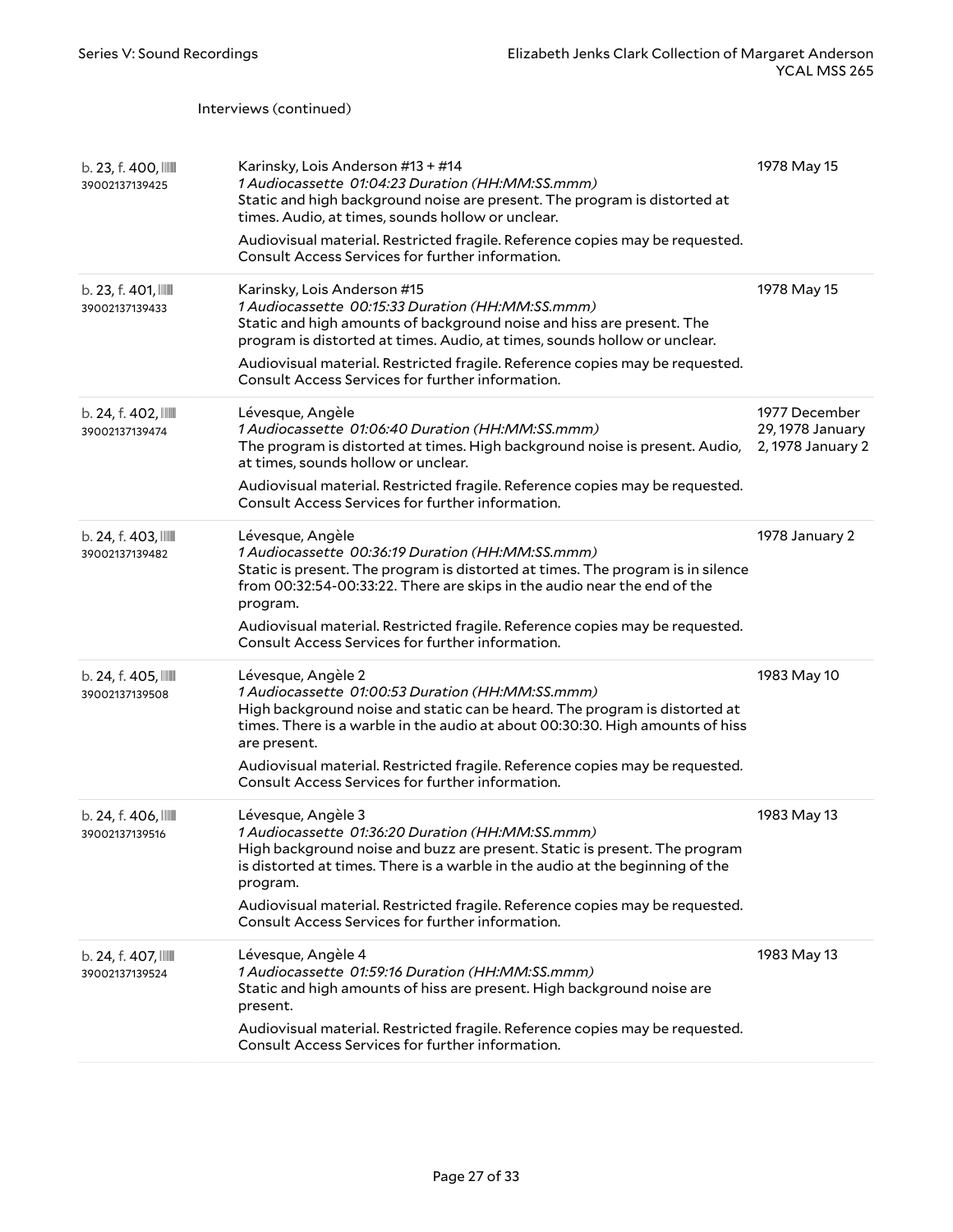Interviews (continued)

| $b. 24, f. 408$ , $III$<br>39002137139532 | Lévesque, Angèle 5<br>1 Audiocassette 01:32:58 Duration (HH:MM:SS.mmm)<br>High background noise is present. Static can be heard.<br>Audiovisual material. Restricted fragile. Reference copies may be requested.<br>Consult Access Services for further information.                                                                                                                                                                                                                                                                                                                                      | 1983 May 15     |
|-------------------------------------------|-----------------------------------------------------------------------------------------------------------------------------------------------------------------------------------------------------------------------------------------------------------------------------------------------------------------------------------------------------------------------------------------------------------------------------------------------------------------------------------------------------------------------------------------------------------------------------------------------------------|-----------------|
| b. 24, f. 409,<br>39002137139540          | Lévesque, Angèle 6<br>1 Audiocassette 00:11:19 Duration (HH:MM:SS.mmm)<br>High amounts of buzz and background noise are present. Static and speed<br>fluctuations can be heard.<br>Audiovisual material. Restricted fragile. Reference copies may be requested.<br>Consult Access Services for further information.                                                                                                                                                                                                                                                                                       | 1983 May        |
| b. 24, f. 409a, IIII<br>39002137139458    | Treseder, Florence Mack<br>1 Audiocassette 00:58:59 Duration (HH:MM:SS.mmm)<br>High amounts of hiss are present. The program is distorted at times.<br>Static is present. Audio is unbalanced. The program is in silence from<br>00:45:42-00:57:35. Audio, at times, sounds hollow or unclear. Speed<br>fluctuations occur at the beginning of the program.<br>Conducted by Jane Purse in Hollywood, CA. Florence Mack Treseder is the<br>niece of Florence Reynolds.<br>Audiovisual material. Restricted fragile. Reference copies may be requested.<br>Consult Access Services for further information. | 1976 February 1 |
| b. 24. f. 409b.<br>39002137139466         | Treseder, Florence Mack and David Greggory<br>1 Audiocassette 01:01:02 Duration (HH:MM:SS.mmm)<br>The program is distorted at times. Static is present. High amounts of hiss are<br>present.<br>Audiovisual material. Restricted fragile. Reference copies may be requested.<br>Consult Access Services for further information.                                                                                                                                                                                                                                                                          | undated         |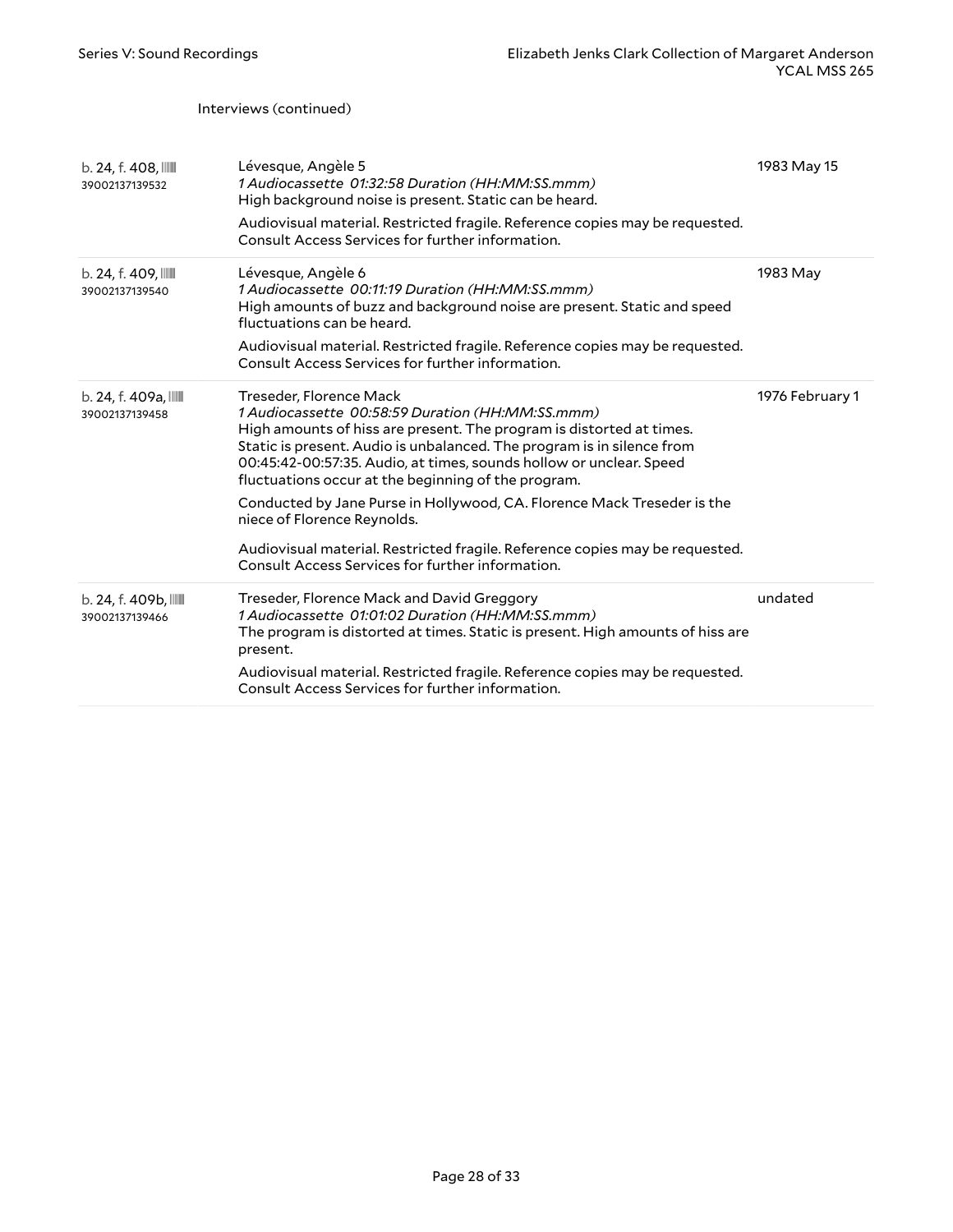### <span id="page-28-0"></span>**Series VI: Personal Papers, 1941-1973**

*0.42 linear feet (1 box)*

| b. 25, f. 410     | Deed of trust for Margaret Anderson Trust                                                         | 1943 June 1                     |
|-------------------|---------------------------------------------------------------------------------------------------|---------------------------------|
| b. 25, f. 411     | Diary writings                                                                                    | circa 1933                      |
| b. 25, f. 412     | <b>Notebooks</b>                                                                                  | circa 1965-1970                 |
| b. 25, f. 413     | Margaret Anderson's address book                                                                  | circa 1960-1973                 |
| b. 25, f. 414-415 | Solita Solano's diary and address book                                                            | 1941-1973, 1975                 |
| b. 25, f. 416     | Clippings<br>Also stored in: Oversize, Box 27, Folder 429-430                                     | 1897, 1965, 1969,<br>circa 1972 |
| b. 25, f. 417     | Miscellaneous subscription notices                                                                | 1970                            |
|                   | Map of Margaret Anderson's property in Orgeval, France<br>Stored in: Oversize, Box 27, Folder 428 | 1963                            |
|                   | Various piano and voice scores, manuscript and printed<br>Stored in: Oversize, Box 28, Folder 432 | undated                         |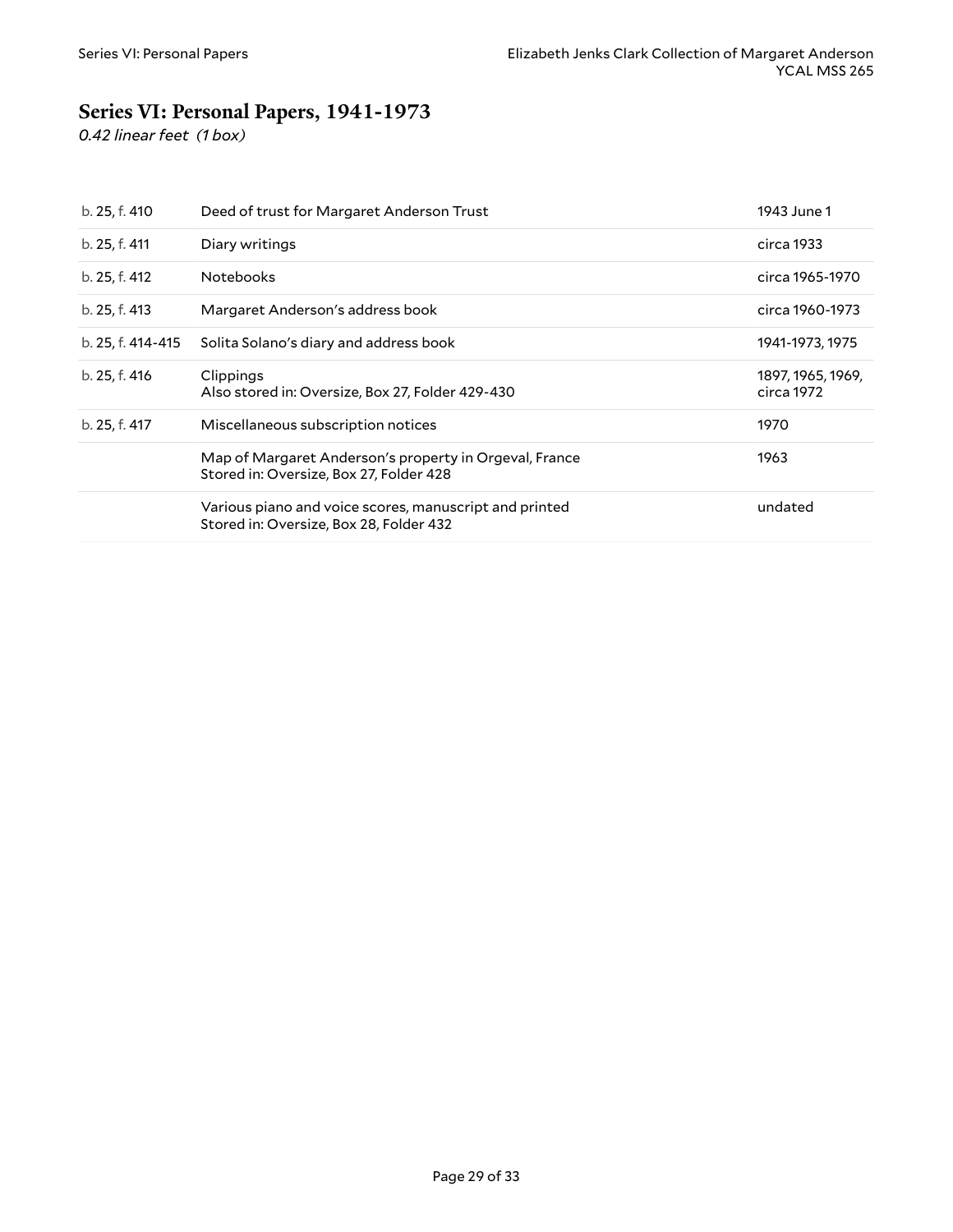### <span id="page-29-0"></span>**Series VII: Mathilda Hills Papers, 1971-1998**

#### *0.42 linear feet (1 box)*

The series contains material created and collected by Mathilda Hills that relates to her research on Margaret Anderson in preparation for a biography. Miscellaneous materials filed at the end of the series are arranged in the order in which they were received by the library.

| b. 26, f. 418  | Correspondence with Maxine Benoit Jeannn<br>Removed from Georgette Leblanc by Maxine Benoit Jeannn                                                                                                            | 1997-1998             |
|----------------|---------------------------------------------------------------------------------------------------------------------------------------------------------------------------------------------------------------|-----------------------|
| b. 26, f. 418a | Letter from Anderson to Hills                                                                                                                                                                                 | 1971 September<br>16  |
|                | Research files                                                                                                                                                                                                |                       |
| b. 26, f. 419  | Dean, Harriet                                                                                                                                                                                                 | 1974, 1981            |
| b. 26, f. 420  | Gurdjieff, Georges Ivanovitch                                                                                                                                                                                 | undated               |
| b. 26, f. 421  | Heap, Jane                                                                                                                                                                                                    | undated               |
| b. 26, f. 422  | Leblanc, Georgette<br>Includes performance program and advertisement                                                                                                                                          | undated               |
| b. 26, f. 423  | Clippings<br>Also stored in: Oversize, Box 29, Folder 435                                                                                                                                                     | 1979, 1984            |
| b. 26, f. 424  | Miscellaneous<br>Also stored in: Oversize, Box 27, Folder 431                                                                                                                                                 | 1971-1990,<br>undated |
|                | Includes photocopies of Margaret Anderson Trust deed of trust; photocopies<br>of correspondence from other research institutions; dust jacket; and map of<br>Margaret Anderson's property in Orgeval, France. |                       |
| b.26           | Empty labeled folders                                                                                                                                                                                         |                       |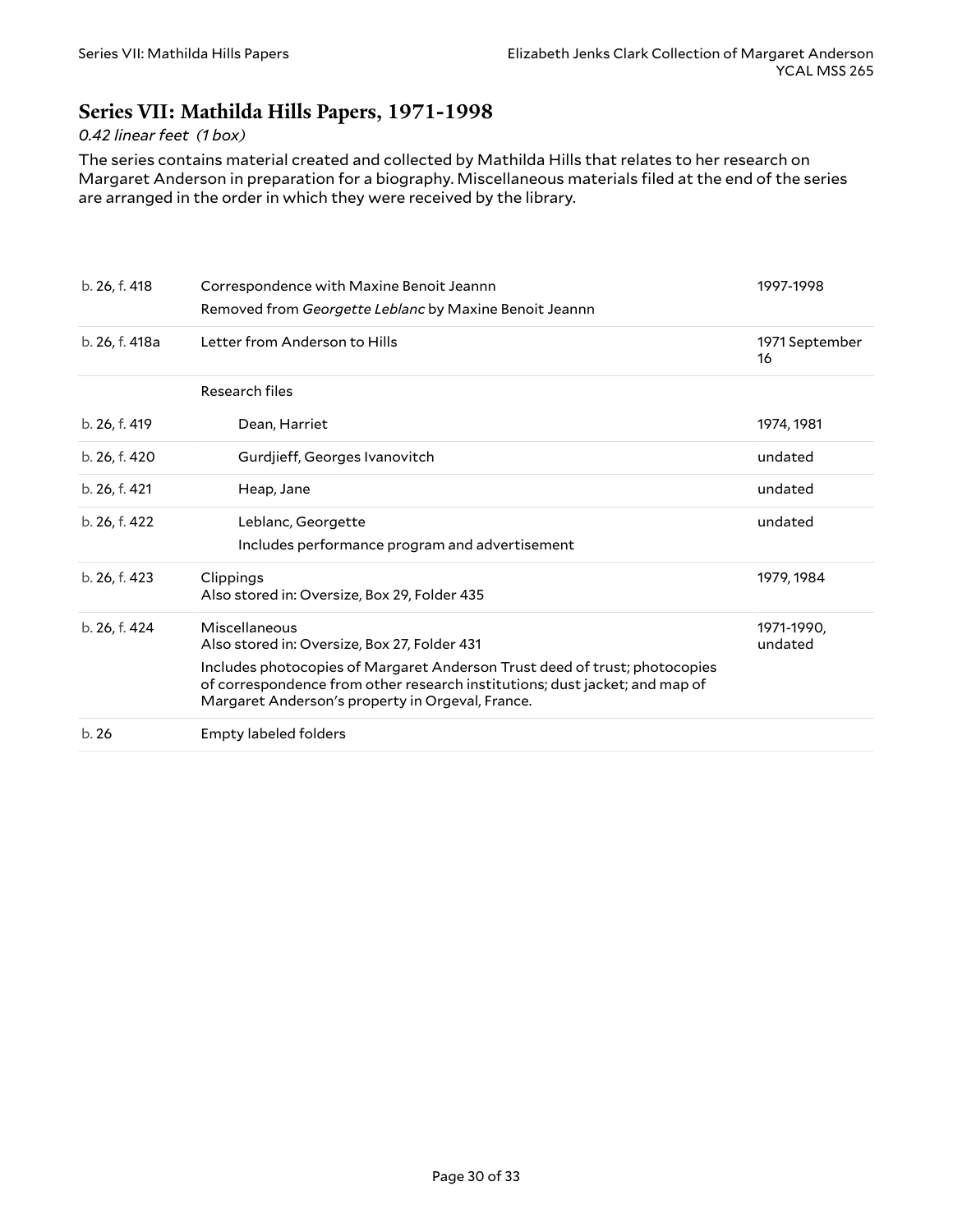### <span id="page-30-0"></span>**Oversize**

| f. 425     | b. 27 (Oversize), "Daring Questions for Thinking People" from American Fabrics (Series II)                                            | undated               |
|------------|---------------------------------------------------------------------------------------------------------------------------------------|-----------------------|
| f. 426     | b. 27 (Oversize), My Thirty Year's War, reviews (Series II)                                                                           | 1930                  |
| f. 427     | b. 27 (Oversize), "Light occupations of the editor, while there is nothing to edit," cartoon from Little undated<br>Review(Series II) |                       |
| f. 428     | b. 27 (Oversize), Map of Margaret Anderson's property in Orgeval, France (Series VI)                                                  | 1963                  |
| f. 429-430 | b. 27 (Oversize), Clippings (Series VI)                                                                                               | 1965, undated         |
| f. 431     | b. 27 (Oversize), Miscellaneous (Series VII)                                                                                          | 1971-1990,<br>undated |
| f. 432     | b. 28 (Oversize), Various piano and voice music (Series VI)                                                                           | undated               |
| f. 433     | b. 28 (Oversize), Album (Series IV)                                                                                                   | undated               |
| f. 434     | b. 29 (Oversize), "Chambre d'Hotel," galley (Series II)                                                                               | circa 1972            |
| f. 435     | b. 29 (Oversize), Clippings (Series VII)                                                                                              | 1976-1984             |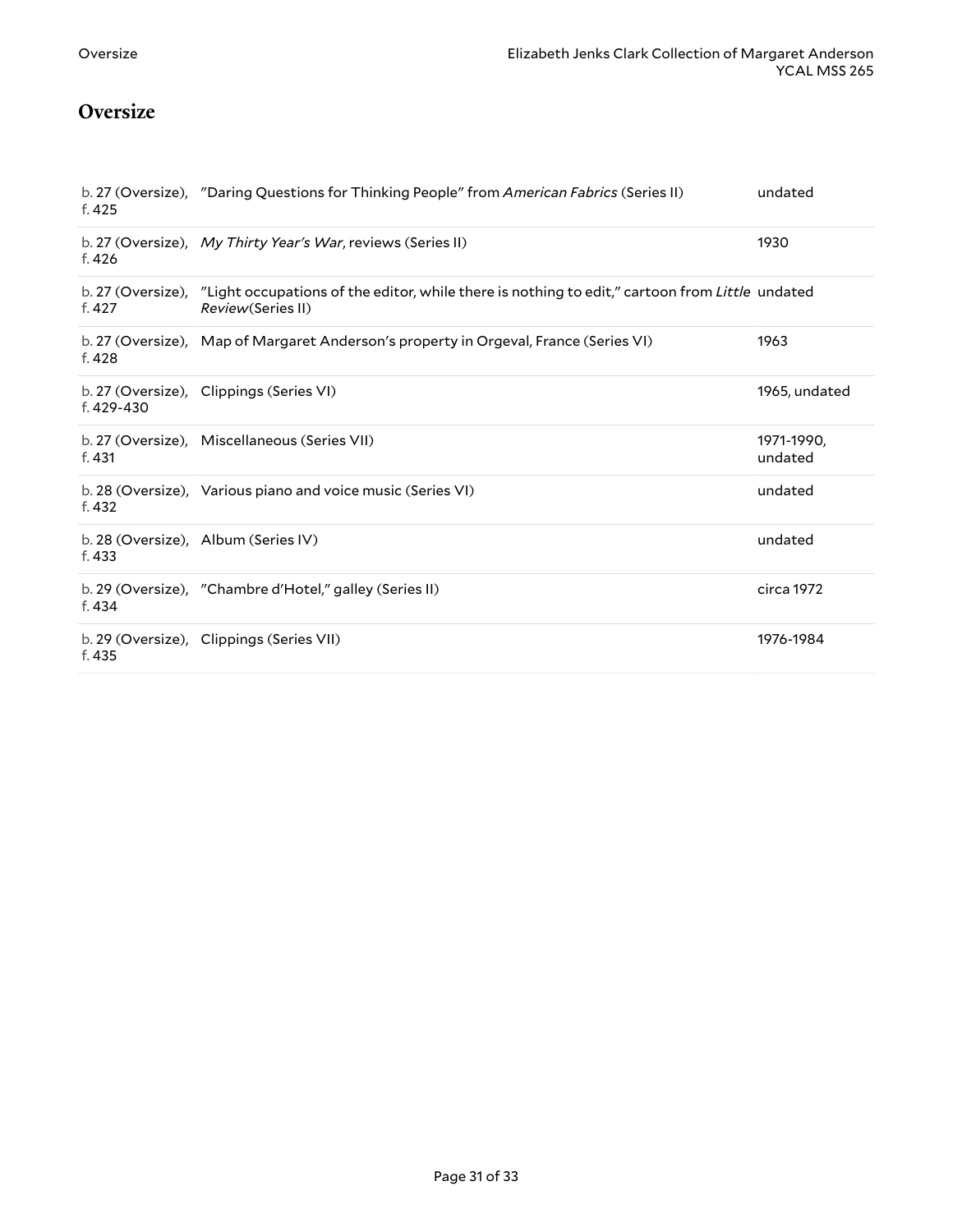### <span id="page-31-0"></span>**Restricted Fragile**

Restricted fragile material. For further information consult Access Services.

| b. 30, f. 436               | Box 6, folder 86                          |
|-----------------------------|-------------------------------------------|
| b. 30, f. 437               | Box 8, folder 156                         |
| b. 30, f. 438               | Box 9, folder 170                         |
| b. 30, f. 439               | Box 10, folder 197                        |
| b. 32 (Oversize),<br>f. 440 | Box 25, folder 416<br>Stored in: Oversize |